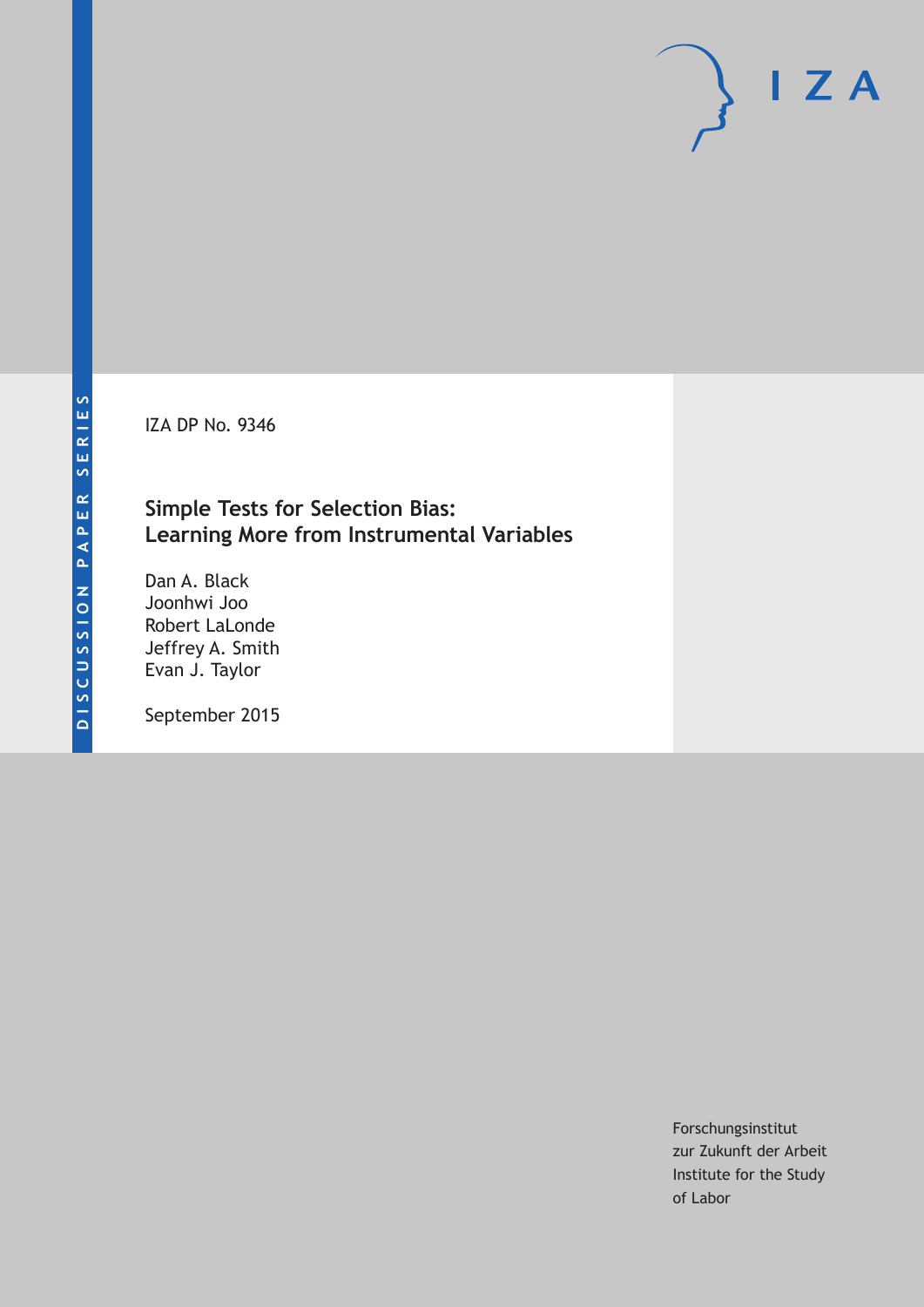# **Simple Tests for Selection Bias: Learning More from Instrumental Variables**

**Dan A. Black** 

*University of Chicago, IZA and NORC* 

**Joonhwi Joo**  *University of Chicago*  **Jeffrey A. Smith** 

*University of Michigan, NBER and IZA* 

**Evan J. Taylor**  *University of Michigan* 

### **Robert LaLonde**

*University of Chicago and IZA*

> Discussion Paper No. 9346 September 2015

> > IZA

P.O. Box 7240 53072 Bonn **Germany** 

Phone: +49-228-3894-0 Fax: +49-228-3894-180 E-mail: iza@iza.org

Any opinions expressed here are those of the author(s) and not those of IZA. Research published in this series may include views on policy, but the institute itself takes no institutional policy positions. The IZA research network is committed to the IZA Guiding Principles of Research Integrity.

The Institute for the Study of Labor (IZA) in Bonn is a local and virtual international research center and a place of communication between science, politics and business. IZA is an independent nonprofit organization supported by Deutsche Post Foundation. The center is associated with the University of Bonn and offers a stimulating research environment through its international network, workshops and conferences, data service, project support, research visits and doctoral program. IZA engages in (i) original and internationally competitive research in all fields of labor economics, (ii) development of policy concepts, and (iii) dissemination of research results and concepts to the interested public.

IZA Discussion Papers often represent preliminary work and are circulated to encourage discussion. Citation of such a paper should account for its provisional character. A revised version may be available directly from the author.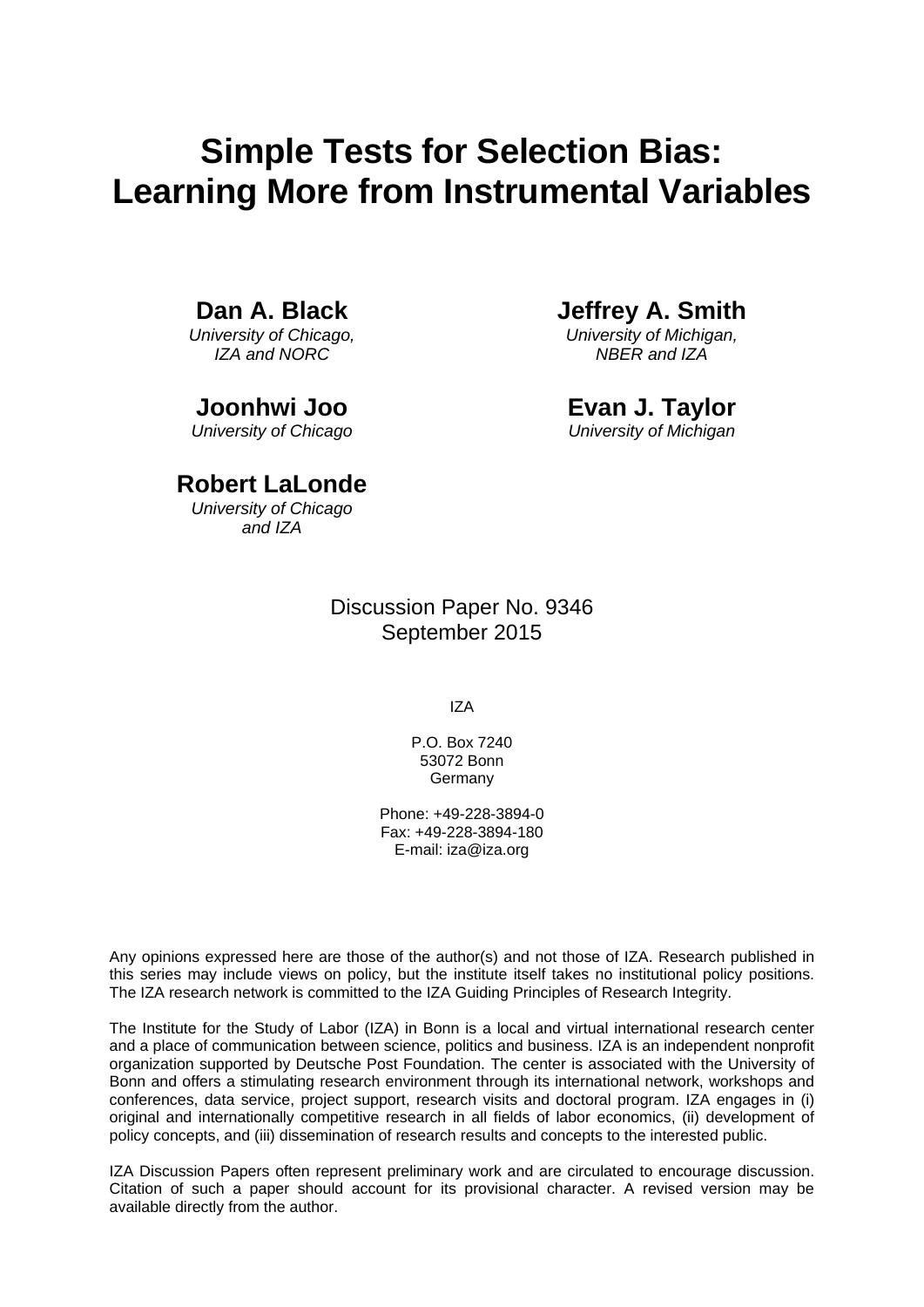IZA Discussion Paper No. 9346 September 2015

# **ABSTRACT**

# **Simple Tests for Selection Bias: Learning More from Instrumental Variables\***

We provide simple tests for selection on unobserved variables in the Vytlacil-Imbens-Angrist framework for Local Average Treatment Effects. The tests allow researchers not only to test for selection on either or both of the treated and untreated outcomes, but also to assess the magnitude of the selection effect. The tests are quite simple; undergraduates after an introductory econometrics class should be able to implement these tests. We illustrate our tests with two empirical applications: the impact of children on female labor supply from Angrist and Evans (1998) and the training of adult women from the Job Training Partnership Act (JTPA) experiment.

JEL Classification: C10, C18, J01, J08

Keywords: local average treatment effects, selection, instrumental variables

Corresponding author:

 $\overline{a}$ 

Dan A. Black Harris School University of Chicago 1155 East 60<sup>th</sup> Street Chicago, IL 60637 USA E-mail: danblack@uchicago.edu

<sup>\*</sup> We thank seminar participants at the University of Chicago, the University of Illinois at Chicago, and the Hitotsubashi Institute for Advanced Study, along with Josh Angrist, Ben Feigenberg, and Darren Lubotsky and Josh Angrist, for helpful comments.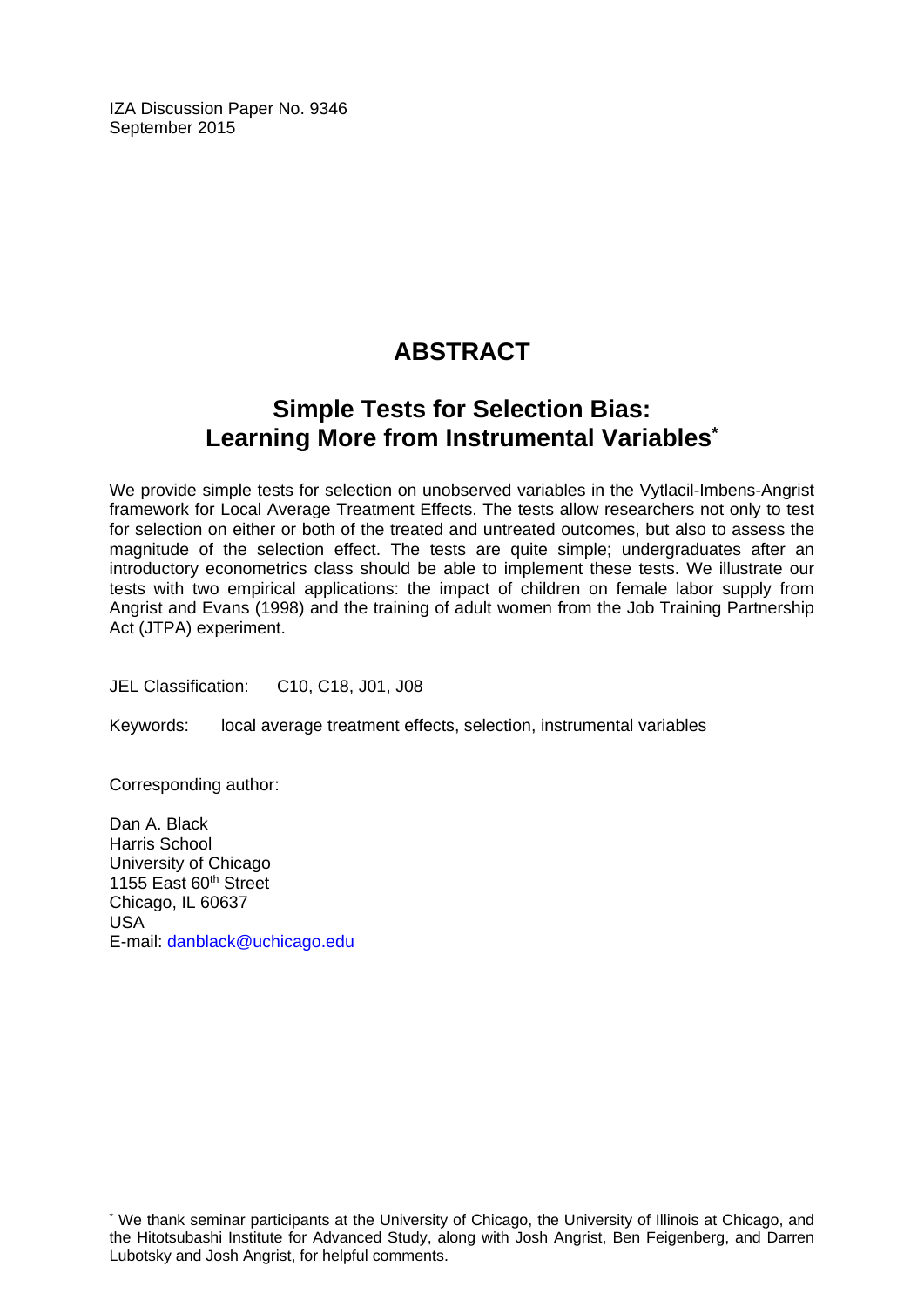#### *1. Introduction*

In the 20 years since the publication of Imbens and Angrist (1994), applied researchers have embraced the interpretation of Instrumental Variables (IV) estimators, particularly with binary instruments, as measuring the impact of treatment on the subset of respondents who comply with the instrument, which Imbens and Angrist term a Local Average Treatment Effect, or LATE. The LATE framework allows researchers to consistently estimate models in which individuals may differ in the effects of treatment. But the LATE framework comes with some costs. First, the LATE approach requires that we assume that instruments have a "monotonic" impact on behavior. Informally, instruments must induce all agents to behave in a weakly uniform manner when subjected to a change in the value of the instrument. Thus, if the instrument induces some agents to enter the treatment, then the instrument must not induce any agent to leave the treatment. Second, because the impact of treatment may be heterogeneous across agents, the traditional Durbin-Hausman-Wu test for the equivalence of IV and OLS estimates is not valid in a LATE framework. Indeed, the relationship between the Ordinary Least Squares (OLS) and IV estimates is completely uninformative about the existence of selection within the LATE framework. Thus, researchers face the paradox of using IV estimation to correct for selection on untreated outcomes, but with no clear evidence to demonstrate that such selection exists.

To see why, consider the framework of Angrist, Imbens, and Rubin (1996) in which there is a binary instrument,  $Z_i \in \{0,1\}$ . Without loss of generality, let  $Z_i = 1$  increase the likelihood of treatment. They show that we may divide agents into three mutually exclusive sets: the "Always takers," the "Never takers," and the "Compliers." These are defined as:

$$
A = \{i : D_i(z_i = 1) = D_i(z_i = 0) = 1\}
$$
  

$$
N = \{i : D_i(z_i = 1) = D_i(Z_i = 0) = 0\}
$$

$$
1 \\
$$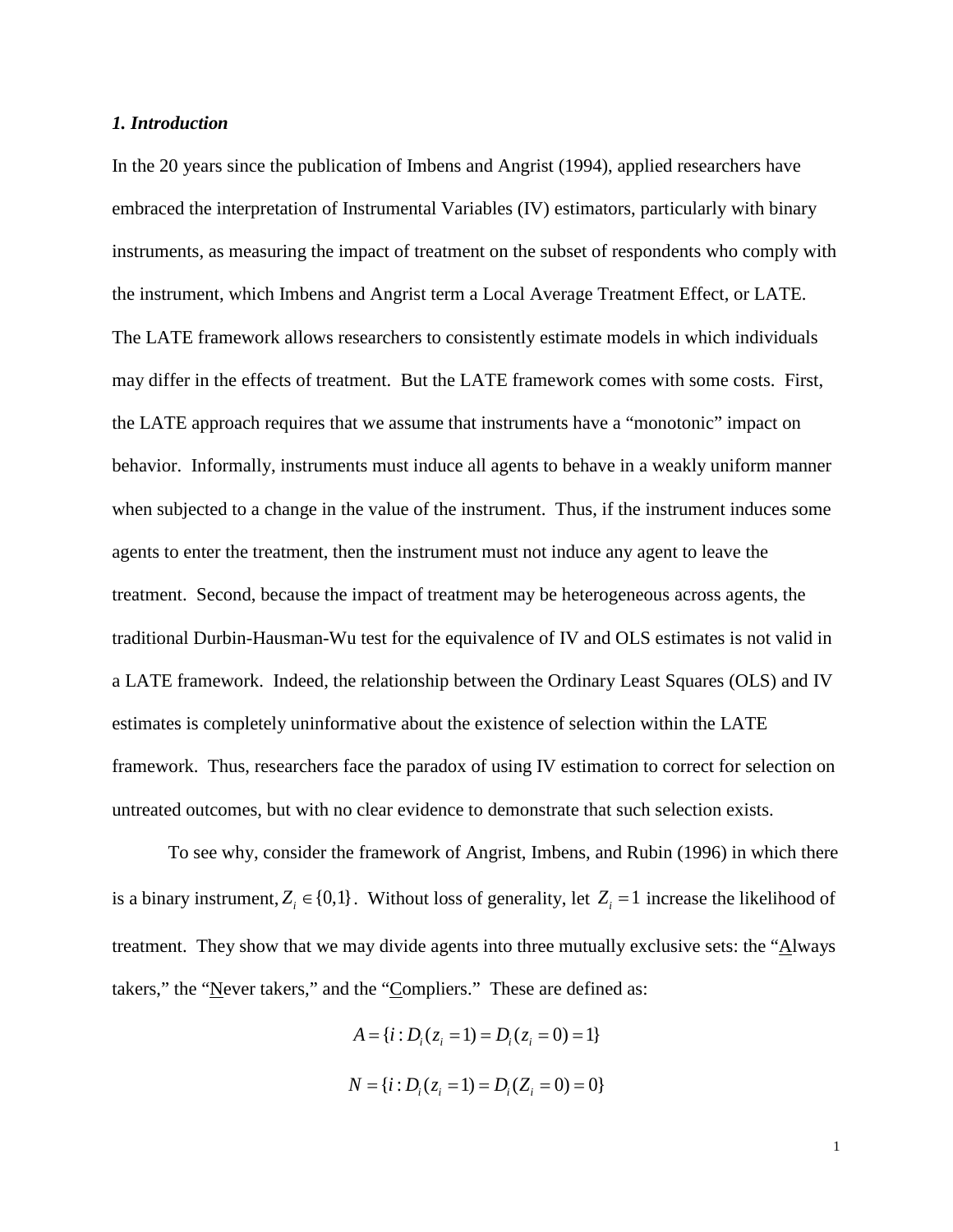$$
C = \{i \mid D_i(z_i = 1) = 1; D_i(z_i = 0) = 0\}.
$$

In this framework, the Wald estimator defines a LATE estimator where

$$
\Delta^W = \frac{E(Y_i \mid z_i = 1) - E(Y_i \mid z_i = 0)}{E(D_i \mid z_i = 1) - E(D_i \mid z_i = 0)} = E(Y_{1i} - Y_{0i} \mid C)
$$

where  $Y_{1i}$  is the potential outcome of the  $i^{th}$  agent if treated,  $Y_{0i}$  is the potential outcome of the  $i^{th}$  agent if not treated, and  $Y_i = D_i Y_{1i} + (1 - D_i) Y_{0i}$  is the observed outcome.

We would say that there is selection on unobserved variables if either of these two conditions fail:

$$
E(Y_0 | N) = E(Y_0 | C) = E(Y_0 | A)
$$
  

$$
E(Y_1 | N) = E(Y_1 | C) = E(Y_1 | A)
$$

That these three conditions are unrelated to the equivalence OLS and IV estimates may be easily demonstrated with the following example. Suppose  $P(C) = P(A) = P(N) = \frac{1}{3}$ . Further, let  $E(Y_1 | A) = 1$ ,  $E(Y_1 | C) = E(Y_0 | C) = 0$ , and  $E(Y_0 | N) = 1$ . In this case, the OLS estimate of the impact of treatment is exactly zero. The IV estimate, however, is also exactly zero, but  $E(Y_1 | A) > E(Y_1 | C)$  and  $E(Y_0 | N) > E(Y_0 | C)$ , so clearly there is selection on  $Y_1$  and  $Y_0$ . How then do we test for such selection?

In this paper, we provide a set of simple tests for the presence of selection bias. Drawing on the work of Black, Sanders, Taylor, and Taylor (2015), the tests come in two forms. First, conditional on covariates, we compare the outcomes of the set of agents who comply with the instruments when not treated to the set of agents who never take treatment. Second, we compare the mean outcomes of agents who comply with the instrument when treated to the set of agents who always take treatment. Mechanically, these tests are implemented by estimating outcome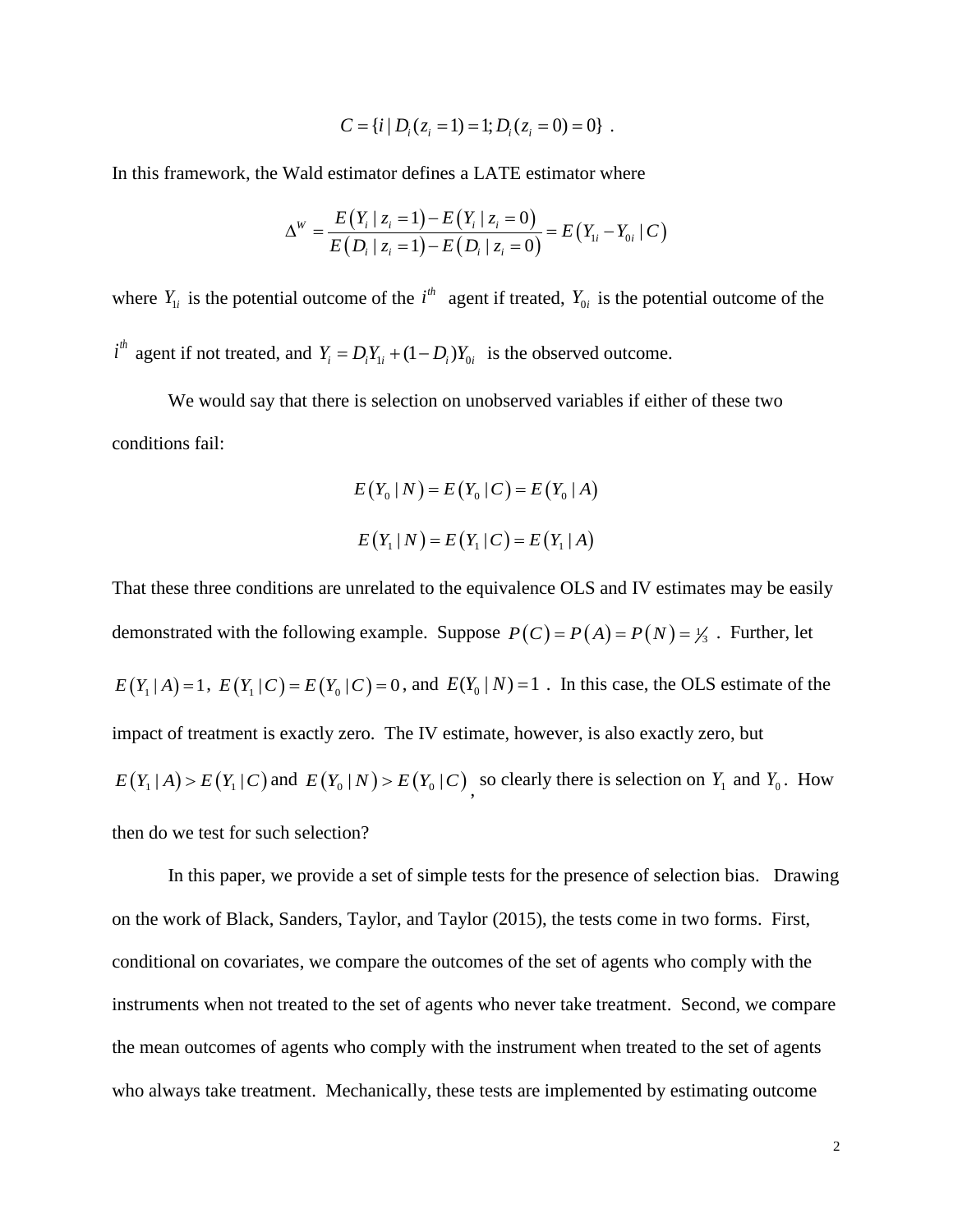equations for those who are untreated, or treated, as a function of the covariates and the instruments (or the probability of selection). With a simple Wald-like adjustment, our tests allow researchers to assess the economic magnitude of the selection bias as well.

Our tests are similar to those in Heckman's (1979) seminal paper on the normal selection model. In the two-step estimator for the normal selection model with a common treatment effect, the inverse Mill's ratio represents the control function, and the coefficient on the inverse Mill's ratio identifies the correlation between the errors of the outcome equation and the selection equation. Under the null hypothesis of no selection on unobserved variables, a simple test for selection is to see if the coefficient on the inverse Mill's ratio differs from zero. In more general selection models, the exact form of the control function is unknown, and the control function is estimated semiparametrically.

Not surprisingly given their close relationship to Heckit, aficionados of latent index models have recognized the utility of testing for the existence of selection bias. For instance, Blundell, Dearden, and Sianesi (2005) compare estimates from OLS, matching, IV, and latent index models. They note that the coefficients on their control functions constitute a test for selection, or, in the nomenclature of matching, violation of conditional independence.

Our paper is closely related to Heckman, Schmierer, and Urzua (HSU, 2010) who derive both parametric and nonparametric tests for the correlated random effects model. Formally, HSU develop a test for whether the idiosyncratic return to treatment is independent of treatment status conditional on the covariates. Drawing on the work of Heckman and Vytlacil (2005, 2007a,b), HSU (2010) propose parametric and nonparametric tests that regress the realizations of the dependent variable against the estimated propensity score (which includes the instruments) to see

3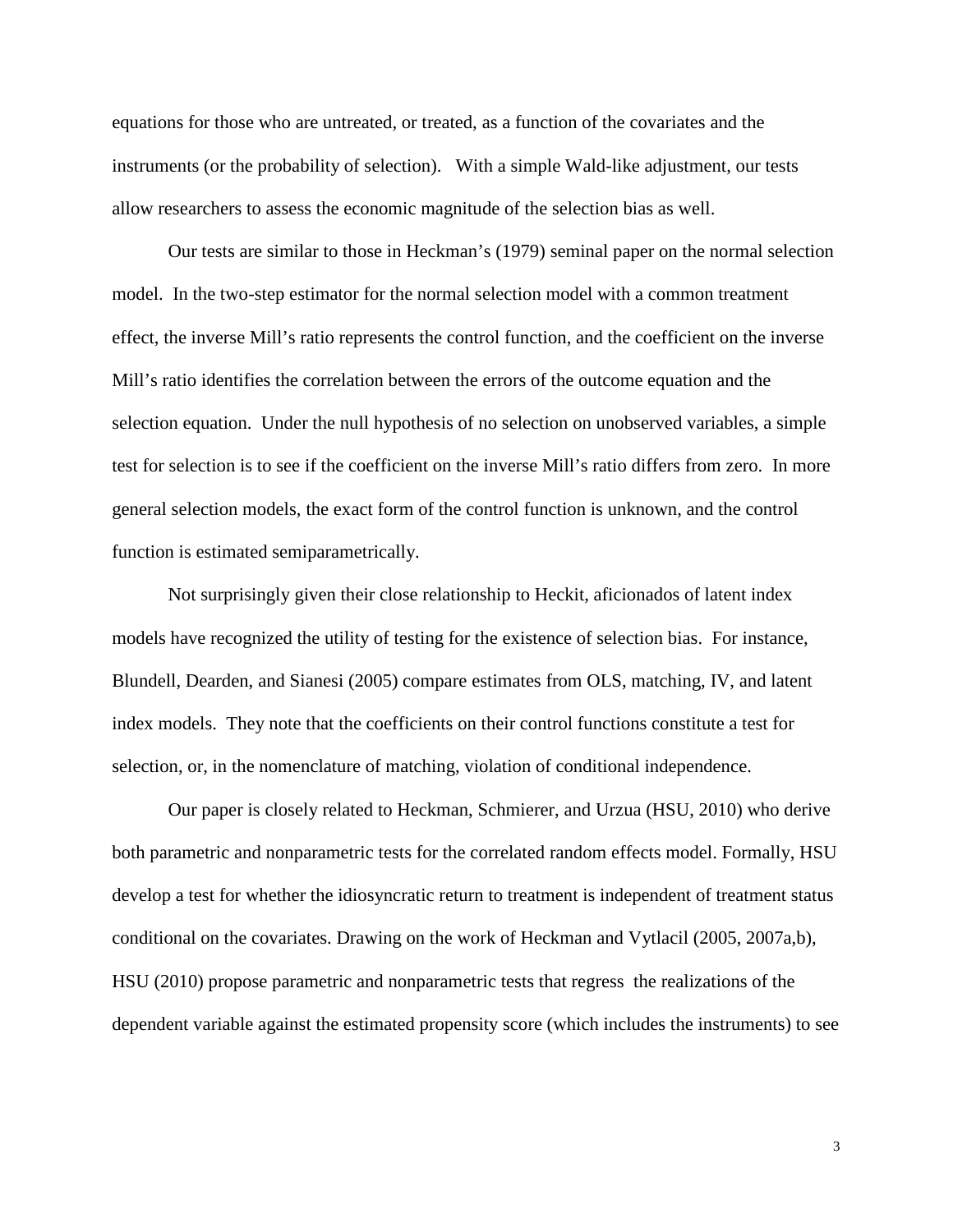if the realizations of the outcome variables are linear functions of the propensity score.<sup>[1](#page-6-0)</sup> But as HSU note, the nonparametric tests suffer from low power in sample sizes common in empirical studies. In addition, our tests are considerably easier to implement than their nonparametric tests, which generally require the use of the bootstrap procedures of Romano and Wolf (2005) and Romano and Shaikh (2006) for the step-down method of multiple hypothesis testing. Our tests also provide more insight into the precise nature of the selection problem because we allow for selection on one or both of  $Y_1$  and  $Y_0$ .

Bertanha and Imbens (2014) consider similar tests in the context of fuzzy regression discontinuity designs. They do not, however, relate their discussion to general tests for selection on unobserved variables for IV. Similarly, Huber (2013) provides an analysis of noncompliance in experiments virtually identical to ours, but does not extend the analysis to other IV settings. Angrist (2004) proposes a test that compares the estimated treatment effect for compliers to an estimate obtained from using the always takers and never takers. His test does not distinguish among selection on one or both of  $Y_1$  and  $Y_0$  and assumes the magnitude of the treatment effect does not vary with covariates.

While the LATE revolution has led to a more sophisticated interpretation of IV estimates, there has not been much emphasis on testing whether the use of IV methods is necessary. This is peculiar. Heckman, Ichimura, Smith, and Todd (1998) find that most of the difference between simple nonexperimental and experimental estimates of the treatment effect in the Job Training Partnership Act (JTPA) data results from the lack of common support and the distributional differences in covariates, with selection on unobserved variables accounting for

<span id="page-6-0"></span><sup>&</sup>lt;sup>1</sup> Heckman and Vytlacil (2005) show that if  $(Y_0, Y_1)$  are independent conditional on *X* then the marginal treatment effects (MTEs) are constant.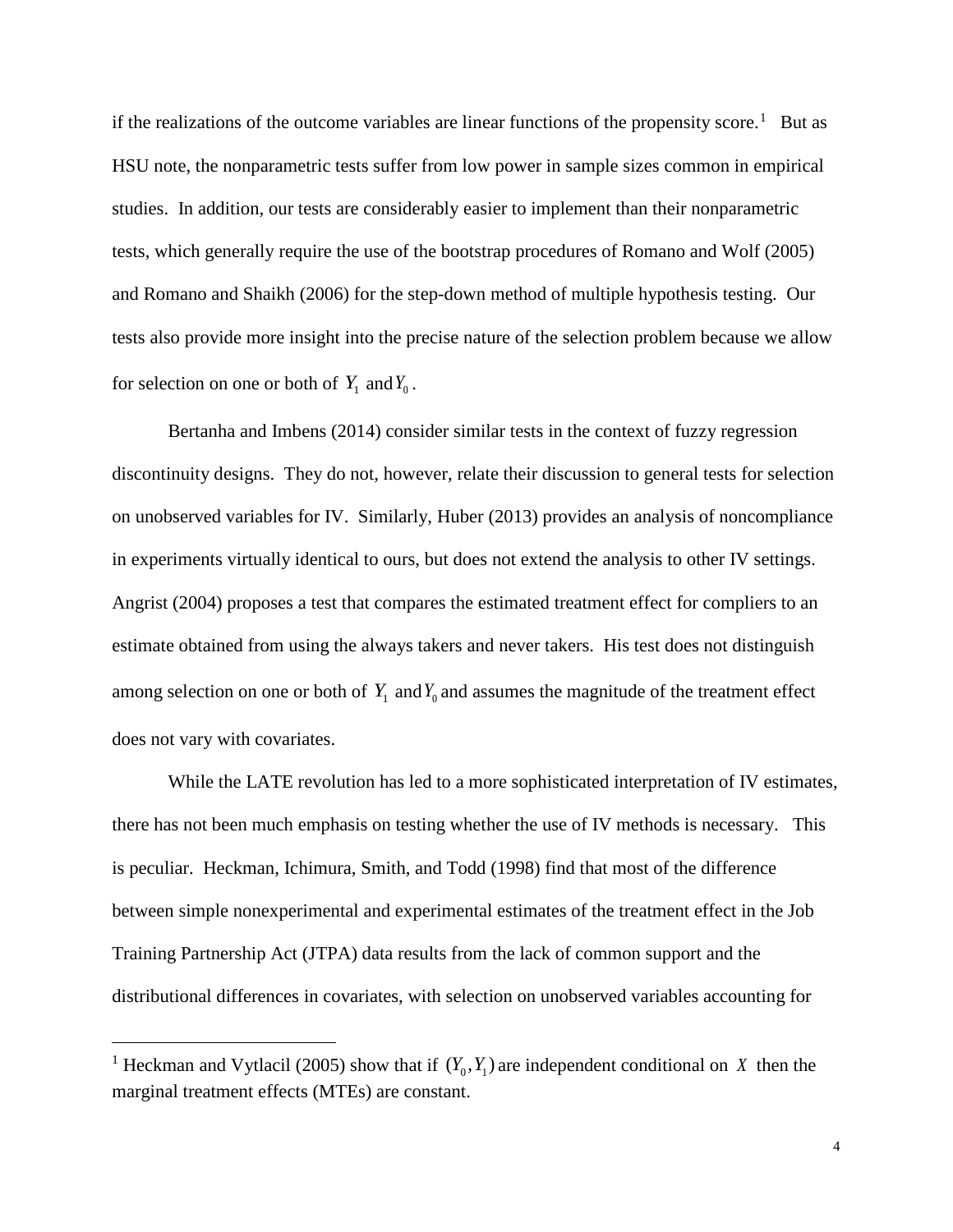only about seven percent of the difference. Blundell, Dearden, and Sianesi (2005) find, when estimating their "single treatment" model using the very rich National Child Development Survey data, that there is little evidence that their matching estimates suffer from any selection bias. Similarly, when their outcomes are measured identically, Diaz and Handa (2006) report that propensity score matching estimates matched the experimental evidence from the famous PROGRESA experiment. While by no means conclusive, matching on a rich set of covariates motivated by theory and the institutional context, and limiting the samples to where one has common support between treated and nontreated agents, appears to reduce dramatically any biases in many substantive contexts. Indeed, given the well-documented increase in the variance of estimates when using IV estimation, one may be willing to live with a modest bias if the resulting variance is drastically reduced, much as in nonparametric estimation, one is willing to live with a larger bias in return for variance reduction.

In the next section of our paper, we outline the necessary restrictions to implement matching and OLS. In section three, we outline the necessary assumptions for Imbens and Angrist's IV estimation and the latent index approach of Vytlacil (2002). In section four, we outline a simple test for violation of the conditional independence assumption. In section five, we provide our empirical applications, and in section six we offer concluding remarks.

#### *2. Matching and Ordinary Least Squares and Selection on Observed Variables*

In this section, we briefly present the standard evaluation framework for thinking about estimating the causal impact of treatment. The presentation here is largely based on Heckman, Ichimura, and Todd (1997, 1998), Heckman and Smith (1998), and Heckman, LaLonde, and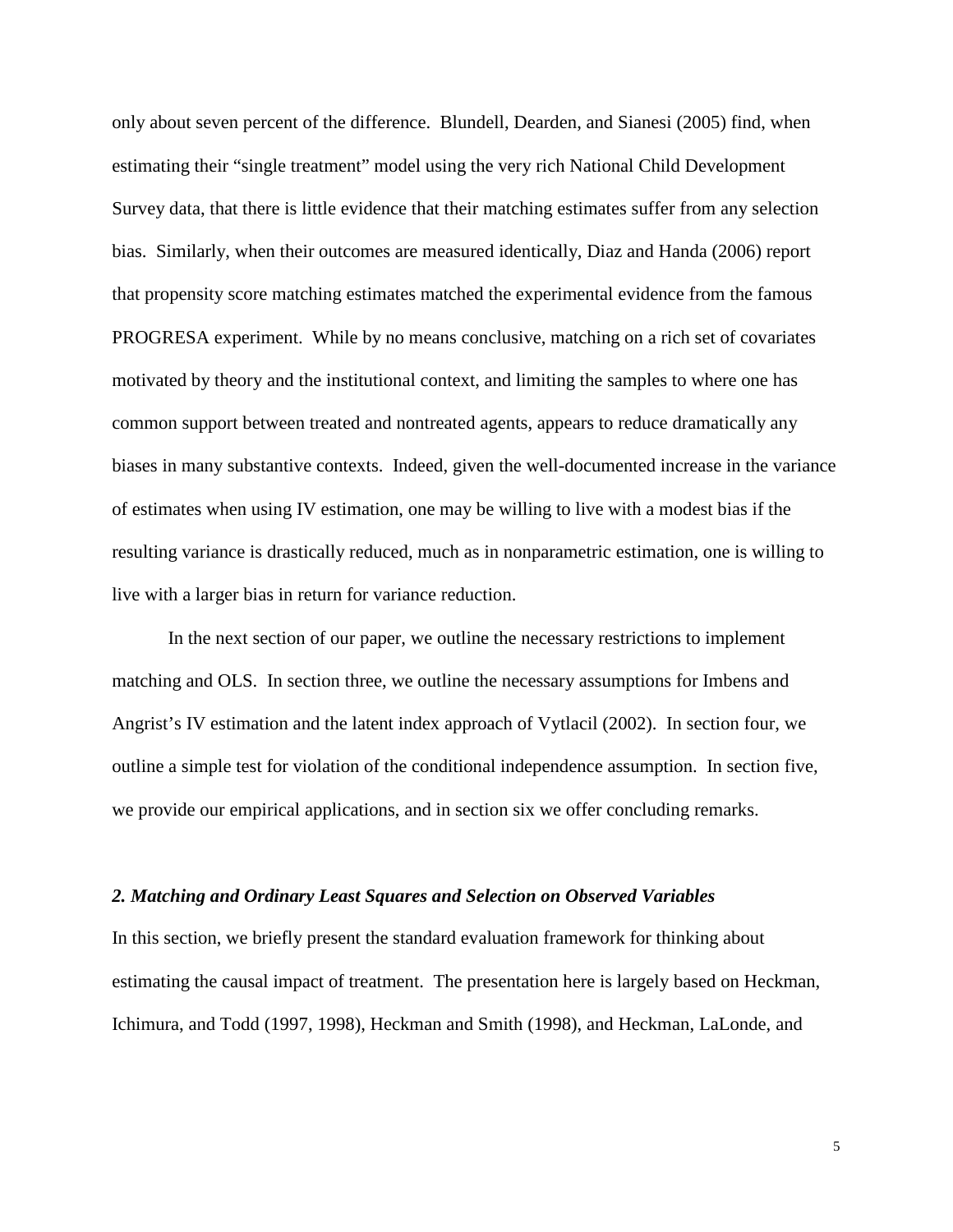Smith (1999).

Let  $D_i \in \{0,1\}$  index whether the *i*<sup>th</sup> agent receives treatment or not. Each agent has two potential outcomes  $(Y_0, Y_i)$ , where  $Y_0$  is the agent's outcome if not treated, and  $Y_i$  is the agent's outcome if treated. We define the causal impact of the treatment on the  $i<sup>th</sup>$  agent as

$$
\delta_i = Y_{1i} - Y_{0i} \,. \tag{1}
$$

The fundamental problem of evaluation is that we observe only one of the two potential outcomes; researchers must estimate the other, which is often referred to as the "missing counterfactual."

One intuitive class of estimators for generating the missing counterfactuals is matching estimators. Matching estimators rely on the assumption that researchers have sufficiently rich covariates that any differences in the decision of the agents to take treatment are independent of the agents' potential outcomes conditional on the covariates. Let *X* denote those covariates. Formally, matching estimators rely on two assumptions. The first is the Common Support Assumption (CSA) or

$$
0 < \Pr(D = 1 | X) < 1. \tag{CSA}
$$

The CSA simply requires that if, for example, you are going to match a treated agent to someone who did not take treatment, there must be someone in the set of untreated agents with approximately the same realization of the covariates. Of course, the CSA is a testable assumption. When it is violated, as is often the case, researchers generally change their definition of the relevant population to the population over which the CSA holds, reflecting the limited variation that the data provide. $2$ 

<span id="page-8-0"></span> <sup>2</sup> Crump, Hotz, Imbens, and Mitnik (2009) argue that the efficiency bounds of semiparametric and parametric estimators imply that estimation using propensity score matching estimators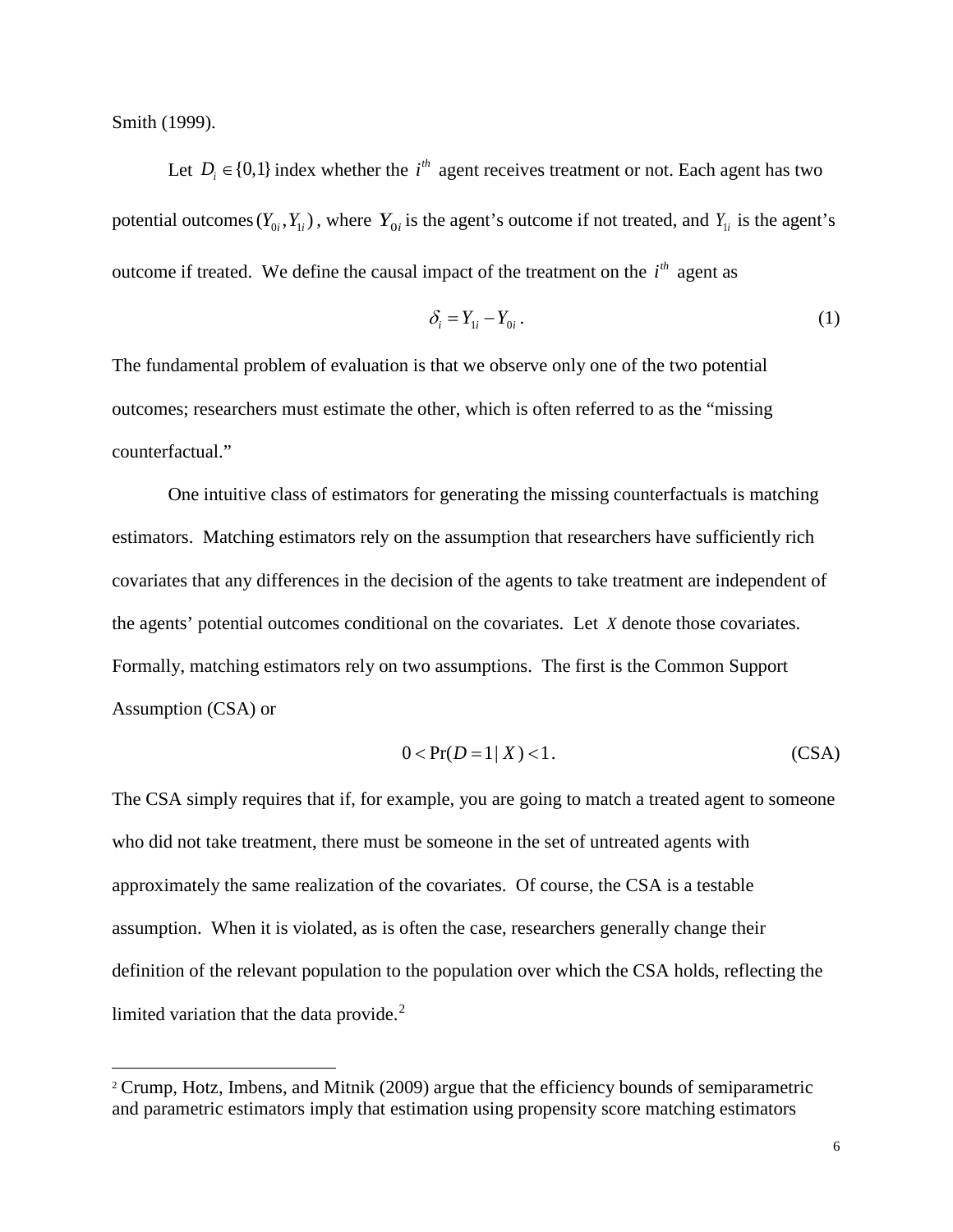More vexing, however, is the next assumption necessary for the use of matching

estimation: the Conditional Independence Assumption (CIA). Indeed, there are various "flavors" of the CIA depending on the parameter that the researcher wishes to estimate. The strongest of the flavors is:

$$
(Y_{0i}, Y_{1i}) \parallel D_i \parallel X_i
$$
 (CIA)

This version of the CIA allows researchers to estimate the Average Treatment Effect, or

$$
\Delta = E(Y_1 - Y_0), \tag{2}
$$

using matching methods. The CIA for  $Y_0$  assumes

$$
Y_{0i} \parallel D_i \parallel X \quad . \tag{CIA0}
$$

This version of the CIA allows the estimation of

$$
\Delta^{ATET} = E(Y_1 - Y_0 \mid D = 1). \tag{3}
$$

Because researchers observe  $Y_{ij}$  for those who are treated, estimation of the  $\Delta^{ATET}$  only requires the weaker (CIA<sup>0</sup>) rather than the (CIA<sup>ATE</sup>). Similarly, when estimating the average treatment effect for the nontreated, researchers need only assume

$$
Y_{1i} \parallel D_i \parallel X \,, \tag{CIA1}
$$

which allows the estimation of

 $\overline{a}$ 

$$
\Delta^{ATEN} = E(Y_1 - Y_0 \mid D = 0). \tag{4}
$$

Of course, the (CIA) is the union of the (CIA<sup>1</sup>) and (CIA<sup>0</sup>).

should be limited to the regions of "thick" overlap. They suggest the range [0.1, 0.9] is an adequate approximation of the optimal range for many applications. Black and Smith (2004) consider an even more limited interval of overlap.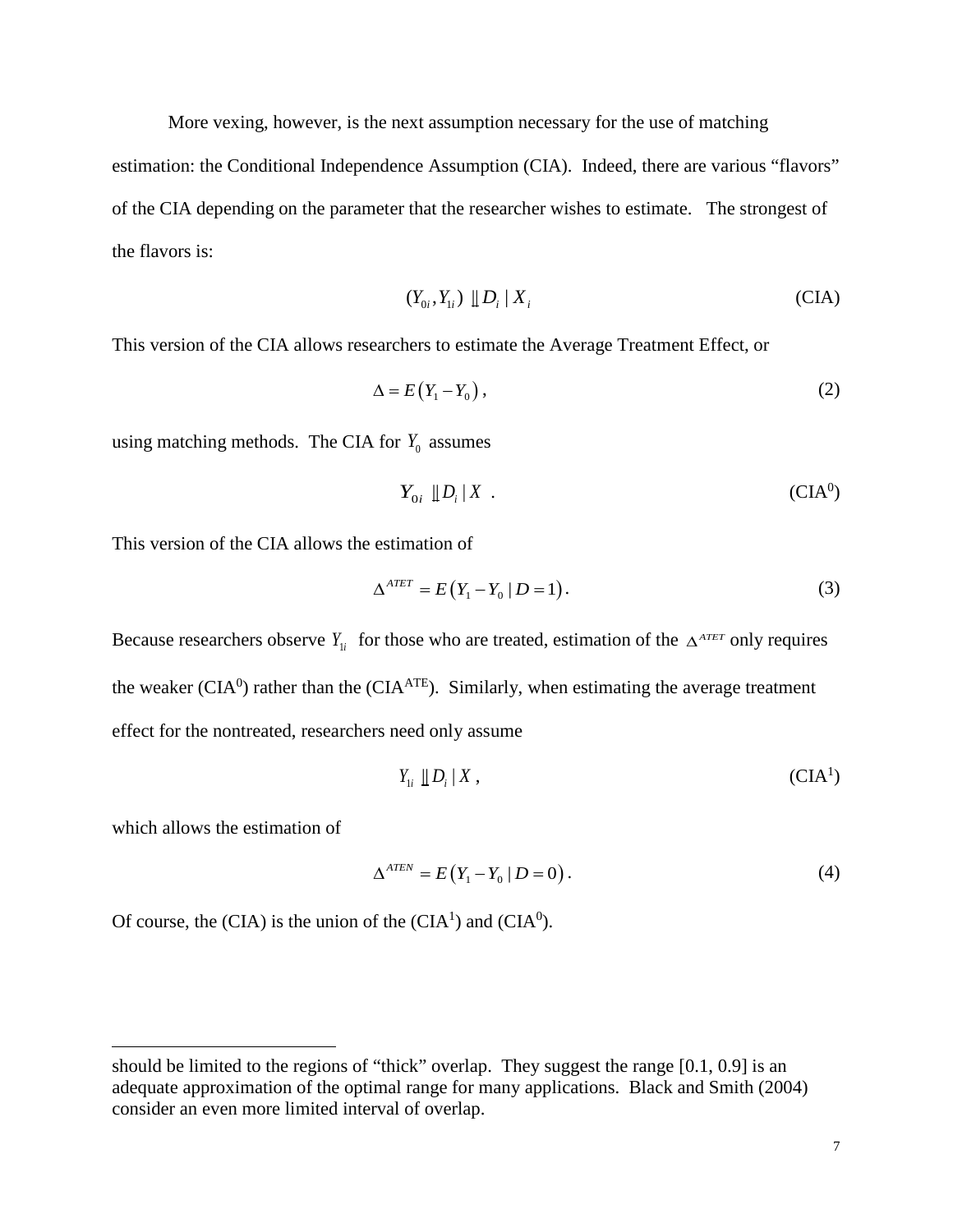For semiparametric or nonparametric matching models, it is common to specify the functions that determine the potential outcomes  $(Y_{0i}, Y_{1i})$  as

$$
Y_{1i} = g_1(X_i) + \varepsilon_{1i} \tag{5}
$$

$$
Y_{0i} = g_0(X_i) + \varepsilon_{0i} \tag{6}
$$

where  $(g_0(\cdot), g_1(\cdot))$  are unknown conditional mean functions and  $(\varepsilon_{0i}, \varepsilon_{1i})$  summarize the residual uncertainty associated with the unobserved variables. With the CSA and appropriate version of the CIA, researchers may use a variety of methods to estimate the unknown conditional mean functions; see for instance Imbens (2004), Heckman, LaLonde, and Smith (1999), Smith and Todd (2005), Huber, Lechner, and Wunsch (2013), and Busso, Dinardo, and McCrary (2014).

A commonly used alternative to matching methods is to use Ordinary Least Squares (OLS) to estimate parametric linear models. Researchers specify the functional form of the conditional mean function as

$$
g_1(X_i) = X_i' \beta_1 \tag{7}
$$

$$
g_0(X_i) = X_i'\beta_0.
$$
\n<sup>(8)</sup>

In these models, the researcher may avoid making the CSA by instead making assumptions about the functional form.

The common criticism of matching and OLS estimates is that they rely on the overly strong CIA. To avoid making the CIA, applied researchers have turned to Instrumental Variables (IV) estimation. While traditional IV methods require that the treatment effect be the same for everyone, Imbens and Angrist (1994) demonstrate that with stronger assumptions IV estimation allows for heterogeneous treatment effects. Researchers now routinely invoke the LATE framework when using IV analysis.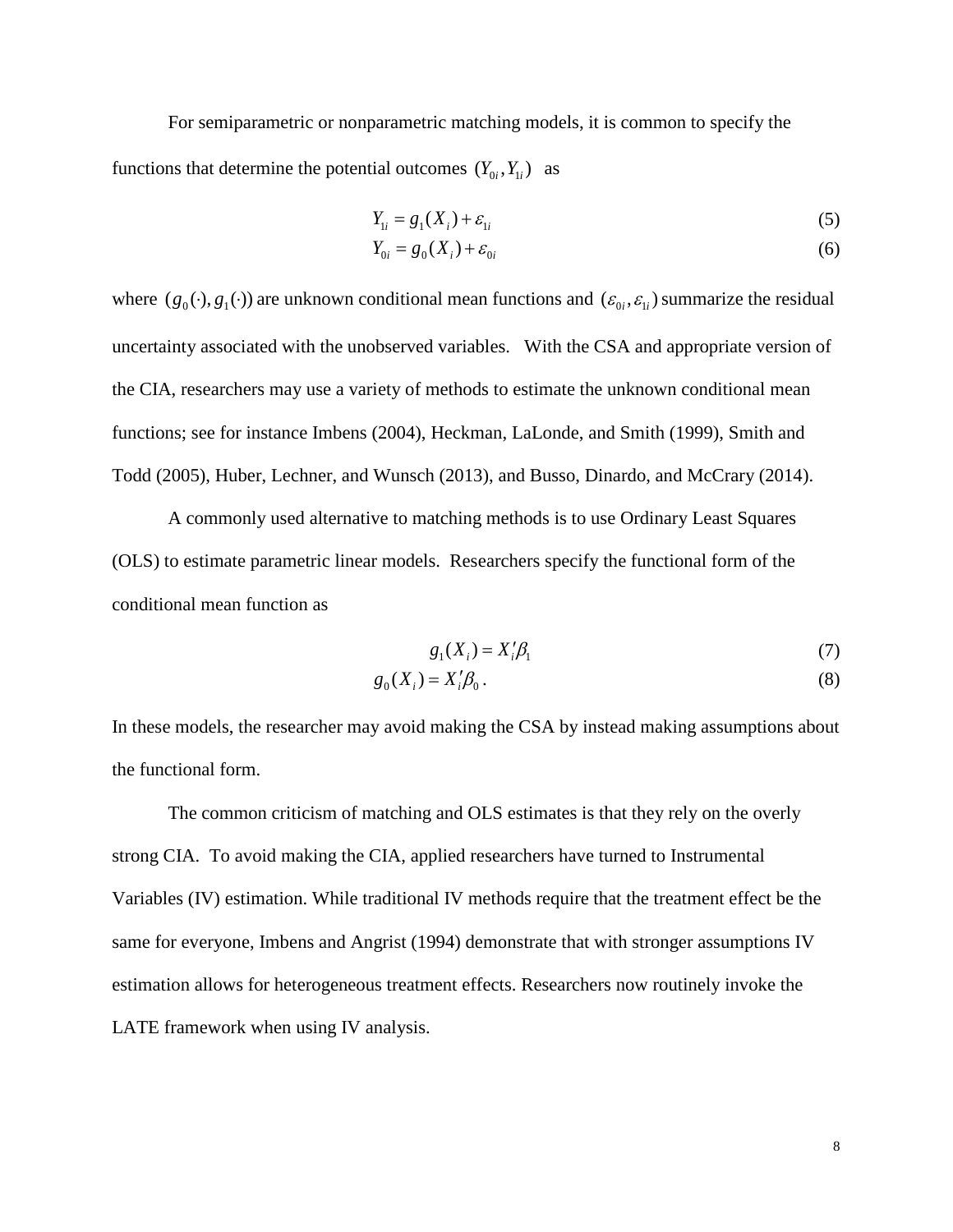It is difficult to overemphasize the importance of this advance. Models without heterogeneous treatment effects seem incapable of explaining the complexity of human behavior. With heterogeneous treatment effects, much more plausible and interesting models may be considered and estimated, including the justifiably famous Roy (1951) model. Indeed, Heckman, Urzua, and Vytlacil (2006) term these heterogeneous impacts "essential heterogeneity."

#### *3. The IV and Control Function Approach to Selection on Unobserved Variables*

Imbens and Angrist (1994) provide assumptions that allow for the estimation of heterogeneous treatment effects with IV methods. We wish to consider the possible decisions of the  $i<sup>th</sup>$  agent for any value of  $Z_i$ , which is the set  $\{D(z) | z \in \mathbb{Z}\}\)$ . We may now state the assumptions of the LATE estimator as the Existence of Instruments (EI) and Monotonicity (M). Formally,

$$
(Y_{0i}, Y_{1i}, \{D(z) \mid z \in \mathbb{Z}\}) \perp Z \mid X
$$
 and  $Pr(D=1 \mid X, Z=z)$  is a nontrivial function of z (EI)

$$
\forall z^0, z^1 \in \mathbb{Z} \text{ either } D_i(z^0) \ge D_i(z^1) \forall i \text{ or } D_i(z^0) \le D_i(z^1) \forall i.
$$
 (M)

The M assumption requires that all agents respond to the instrument in the same direction, not that the function  $Pr(D = 1 | X, Z = z)$  be monotone in z; this led Heckman, Urzua, and Vytlacil (2006) to rename the condition uniformity, although the somewhat confusing monotonicity was too well-established to be displaced. The M assumption is of course restrictive. Should the M assumption fail while the EI assumption holds, IV estimation provides of mixture of treatment effects associated with agents who both enter and leave the treatment as the instrument varies.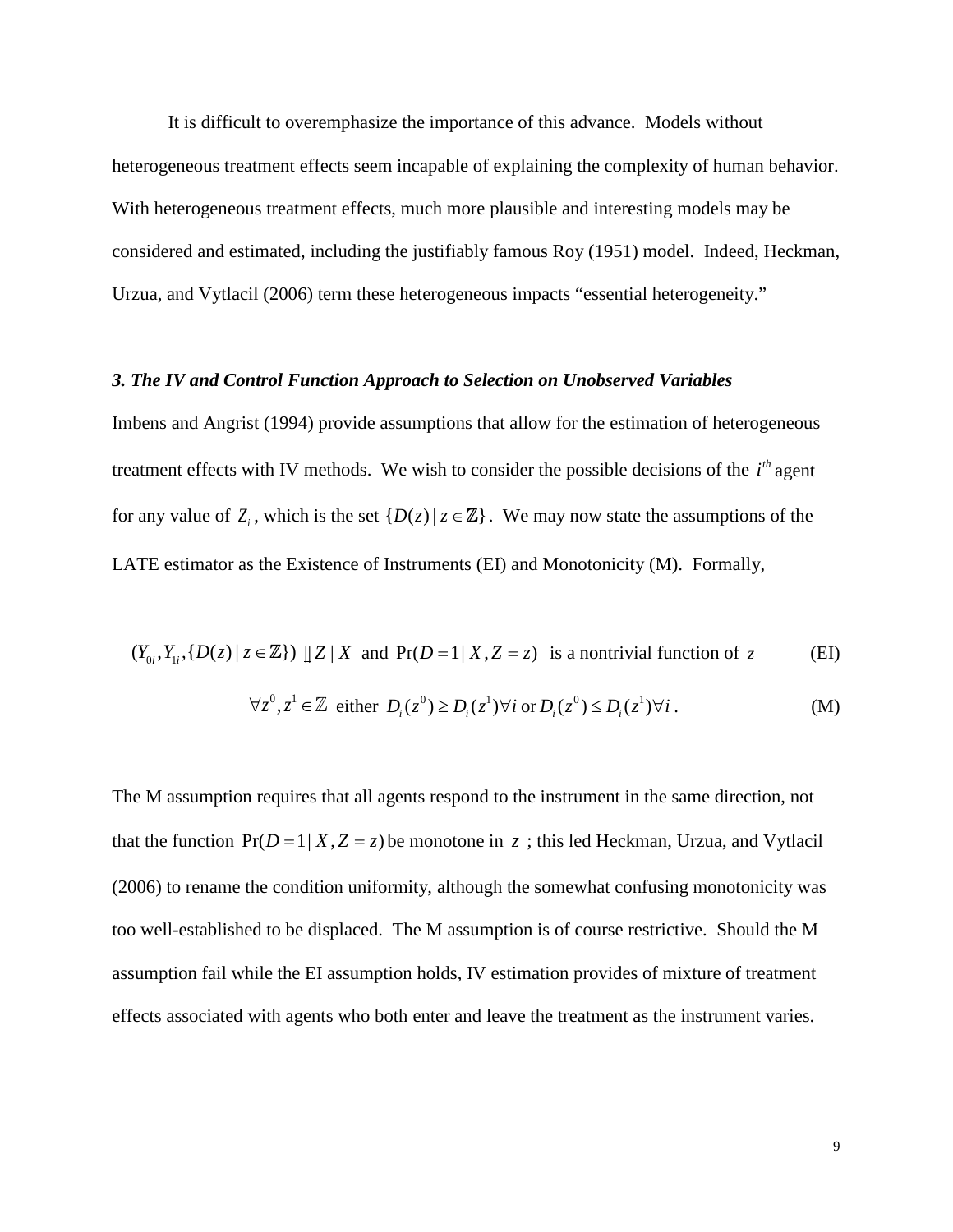To keep the notation simple, for the remainder of the paper we will let  $Z_i \in \{0,1\}$ ; our arguments, however, generalize to continuous instruments.

Imbens and Angrist noted that the latent index models pioneered by Heckman and various co-authors imply the (EI) and (M) conditions. In an important paper, Vytlacil (2002) shows the equivalence of the two approaches. Latent index models may be used to circumvent the problems associated with selection on unobserved variables. In our notation, one may define the expectations of the errors in our equations (5) and (6) as zero, or  $E(\varepsilon_{1i}) = E(\varepsilon_{0i}) = 0$ . This is, of course, a convenient normalization with any nonzero mean being absorbed into the conditional mean functions. When we observe only a portion of our potential outcomes, we no longer know that the conditional expectations  $E(\varepsilon_{1i} | D_i = 1)$  and  $E(\varepsilon_{0i} | D_i = 0)$  equal zero. To see why, we follow Vytlacil (2002) and let

$$
D_i = 1(h(Z_i, X_i) + U_i \ge 0) \text{ and } h(Z_i, X_i) \text{ be a nontrivial function of } z
$$
 (V1)

$$
Z_i \perp (Y_{1i}, Y_{0i}, U_i) \mid X_i \tag{V2}
$$

where  $1(\cdot)$  is an indicator function for the condition holding,  $U_i$  is a random variable, and  $h(Z_i, X_i)$  is the index function.

With assumptions (EI) and (M) (or the equivalent assumptions  $(V1)$  and  $(V2)$  for latent index models), we may write  $E(\varepsilon_{1i} | D_i = 1)$  and  $E(\varepsilon_{0i} | D_i = 0)$  as

$$
E\left(\varepsilon_{1i} \mid D_i = 1\right) = c_1\left(X_i, P\left(X_i, Z_i\right)\right) + e_{1i} \tag{9}
$$

$$
E(e_{0i} | D_i = 0) = c_0(X_i, P(X_i, Z_i)) + e_{0i}
$$
\n(10)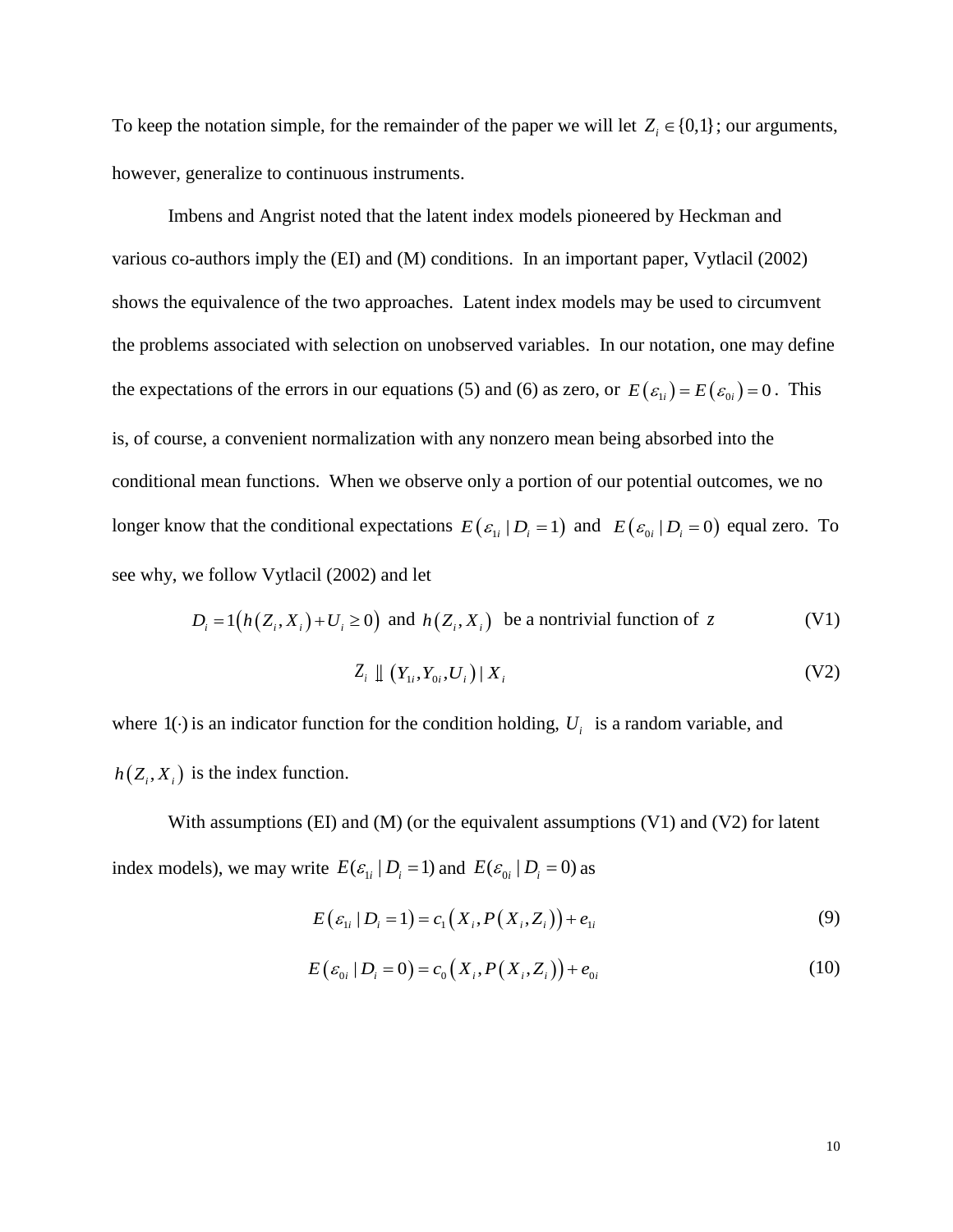where  $P(Z_i, X_i) = Pr(D_i = 1 | Z_i, X_i)$  is the probability of selecting treatment and  $c_1(\cdot)$  and  $c_0(\cdot)$ are the control functions that model the conditional mean so that we now have  $E(e_{1i}) = E(e_{0i}) = 0.^3$  $E(e_{1i}) = E(e_{0i}) = 0.^3$ 

With the control function approach, it is a bit easier to interpret the independence assumption,  $(Y_{0i}, Y_{1i}, \{D(z) | z \in \mathbb{Z}\}) \perp Z \mid X$ , that is embedded in the assumption (EI). The independence assumption simply requires that  $Z_i$  be independent of  $(U_i, Y_{i}, Y_{i})$  conditional on  $X_i$ . Given the equivalence of the LATE and control function assumptions, we refer to the  $(EI)$ and (M) assumptions, or (V1) and (V2), as the Vytlacil-Imbens-Angrist (VIA) assumptions.

#### *4. Testing for Conditional Independence under the VIA Assumptions*

#### *A. Instrumental Variables*

In this section, we develop a simple, easily applied test for selection on unobserved variables. As noted above, the various (CIA) assumptions allow researchers to ignore the possibility of selection on unobserved variables, although they are generally invoked without examining whether there is evidence for selection on unobserved variables. In contrast, the VIA assumptions allow us to consistently estimate LATEs for those individuals who comply with the instruments. In the case of a parametric model with a single instrument that is linear in parameters we would augment equations (7) and (8) to obtain

$$
E(Y_{1i} | D_i = 1) = X_i \beta_1 + \alpha_1 Z_i
$$
\n<sup>(11)</sup>

$$
E(Y_{0i} | D_i = 0) = X_i \beta_0 + \alpha_0 Z_i.
$$
 (12)

<span id="page-13-0"></span><sup>&</sup>lt;sup>3</sup> The probability of treatment  $P(X_i, Z_i) = Pr(D_i = 1 | X_i, Z_i)$  is not the propensity score used in matching estimators as it depends on the instruments *Z* ; see Heckman and Navarro (2004) for a discussion of the information sets necessary for the use of matching.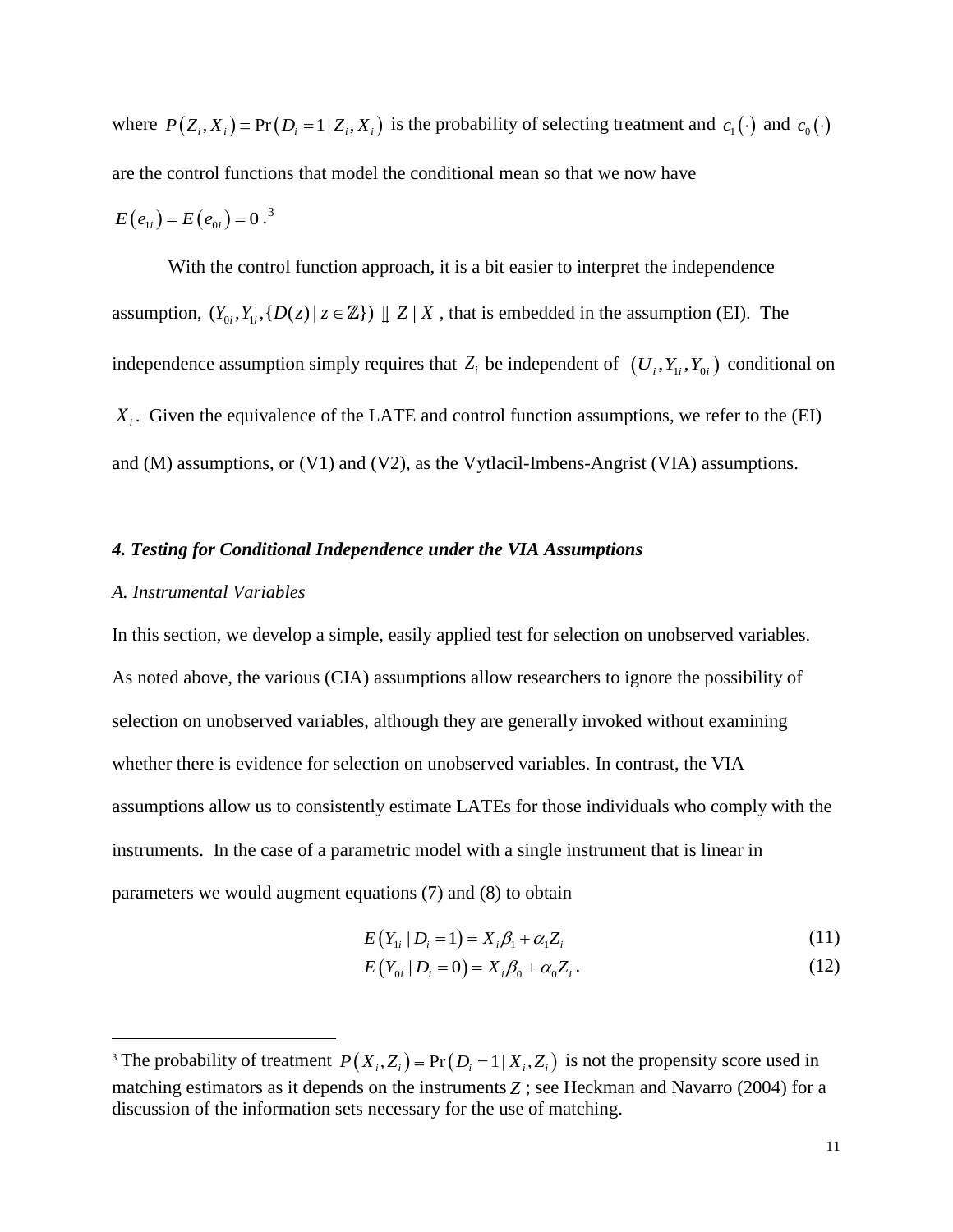With nonbinary instruments researchers may wish to add higher order terms – i.e. replace  $Z_i$ with  $f(Z_i)$ . With multiple instruments, researchers would probably want to replace  $Z_i$  with the estimated propensity score,  $\hat{p}(X_i, Z_i)$  and adjust the standard errors for generated regressors as in Murphy and Topel  $(2002)^4$  $(2002)^4$  In the case of matching estimators, we would augment equations (5) and (6) and specify the conditional mean functions as

$$
E(Y_{1i} | X_i, D_i = 1) = g_1(X_i) + \alpha_1 Z_i
$$
\n(13)

$$
E(Y_{0i} | X_i, D_i = 0) = g_0(X_i) + \alpha_0 Z_i.
$$
 (14)

To clarify the relationship among the various forms of the CIA and the test we are implementing, it is useful to outline the samples being used and hypotheses involved when estimating these auxiliary regressions. Formally, we estimate (12) or (14) using the sample of untreated observations to test

H<sup>0</sup>: CIA<sup>0</sup> holds, or 
$$
\alpha_0 = 0
$$
  
H<sup>A</sup>: CIA<sup>0</sup> does not hold, or  $\alpha_0 \neq 0$ .

Similarly, we estimate equations (11) and (13) using the sample of treated observations to test

H<sup>0</sup>: CIA<sup>1</sup> holds, or  $\alpha_1 = 0$ H<sup>A</sup>: CIA<sup>1</sup> does not hold, or  $\alpha_1 \neq 0$ .

To develop some intuition for the tests, assume that  $D_i(z_i = 1) \ge D_i(z_i = 0)$ . As in

Angrist, Imbens, and Rubin (1996), we may divide agents under the VIA into three types: the "always takers", the "never takers", and the "compliers" that we defined in the introduction. The test given in either equation (11) or equation (13) simply compares  $E(Y_1 | x, A)$  to  $E(Y_1 | x, C)$ . As Black, Sanders, Taylor, and Taylor (2015) note, this is easily done because

<span id="page-14-0"></span> <sup>4</sup> See Joo and LaLonde (2014) for more discussion and a test that relies on the control functions.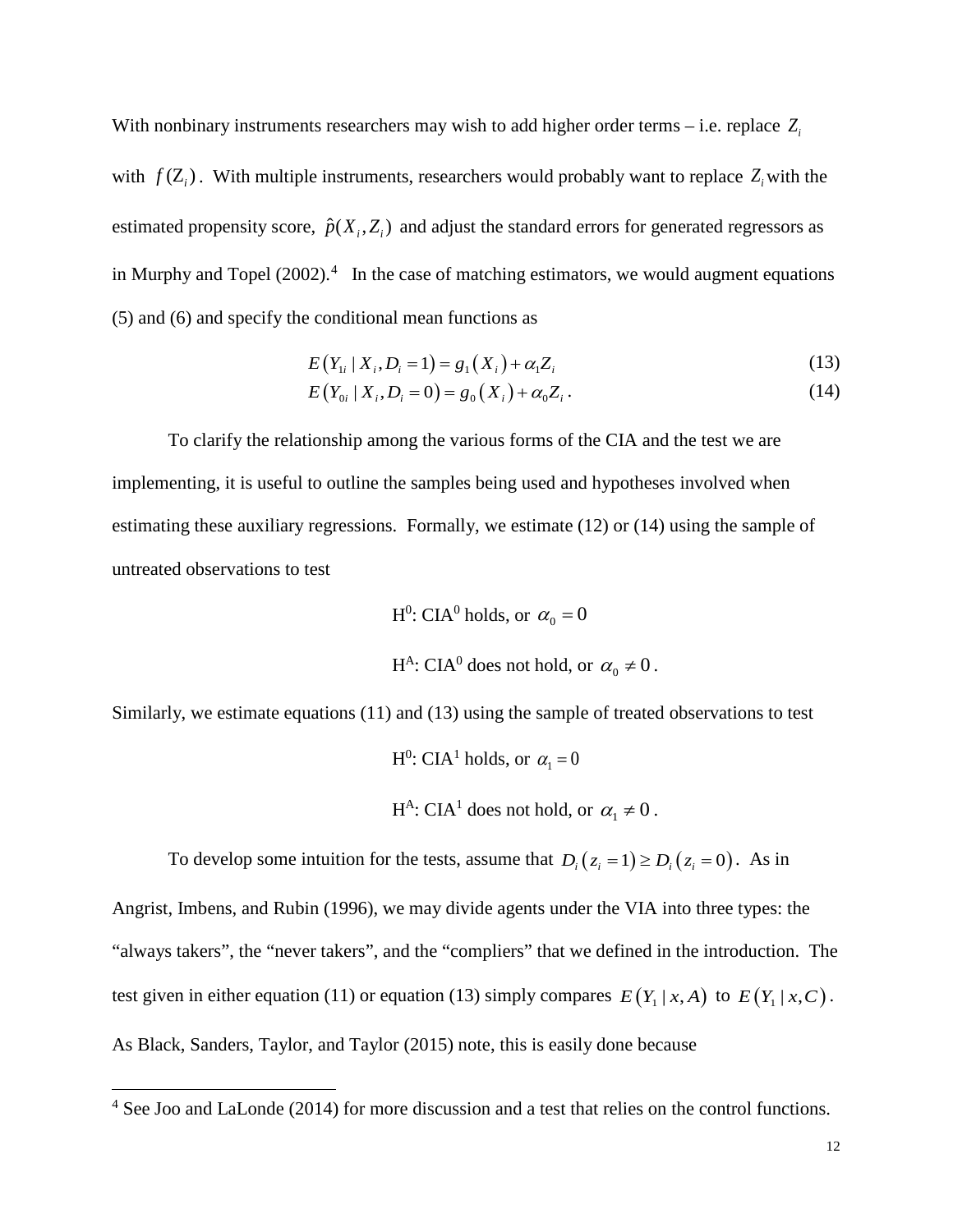$$
E(Y_1 | x, z = 0) = E(Y_1 | x, A) \text{ and } E(Y_1 | x, z = 1) = E(Y_1 | x, A \cup C). \text{ Thus, at } X = x \text{, we have}
$$
  
that  $\alpha_1(x) = \frac{\Pr(C | x)(E(Y_1 | x, C) - E(Y_1 | x, A))}{\Pr(C | x) + \Pr(A | x)}$ . The regression coefficient in either equation (11)

or equation (13) then simply integrates over the realizations of *X*, or  $\alpha_1 = \int \alpha_1(x) dF(x)$  for some function  $F(x)$ . Put differently, the tests look for evidence of a nonconstant control function in equation (9): i.e., evidence that unobserved variables are affecting the outcomes. A parallel argument applies to  $\alpha_0$ .

The finding that either  $\alpha_0 \neq 0$  or  $\alpha_1 \neq 0$  constitutes evidence either of selection or of violation of the exclusion restrictions (i.e., the failure of EI). If one is willing to maintain the assumption that  $Z_i$  is an exclusion restriction, however, then there is simple, compelling evidence for violation of the CIAs when rejecting the null hypotheses. Indeed, we view the simplicity of our tests as their greatest virtue.

The tests also allow researchers to assess whether any selection arises on  $Y_0$ , which represents a violation of  $CIA<sup>0</sup>$ , or whether any selection arises on  $Y_1$ , which represents a violation of  $CIA<sup>1</sup>$ , or both. In addition, as with the tests for selection in Heckman (1979), our tests allow researchers to determine the sign of the relevant selection biases and their magnitudes. This allows researchers to provide a much more nuanced discussion of the nature of the agents' choice problems. Given the equivalence that Vytlacil (2000, 2002) demonstrates, it is perhaps not surprising that we may learn much more about the selection problem using IV methods than we learn from current practices.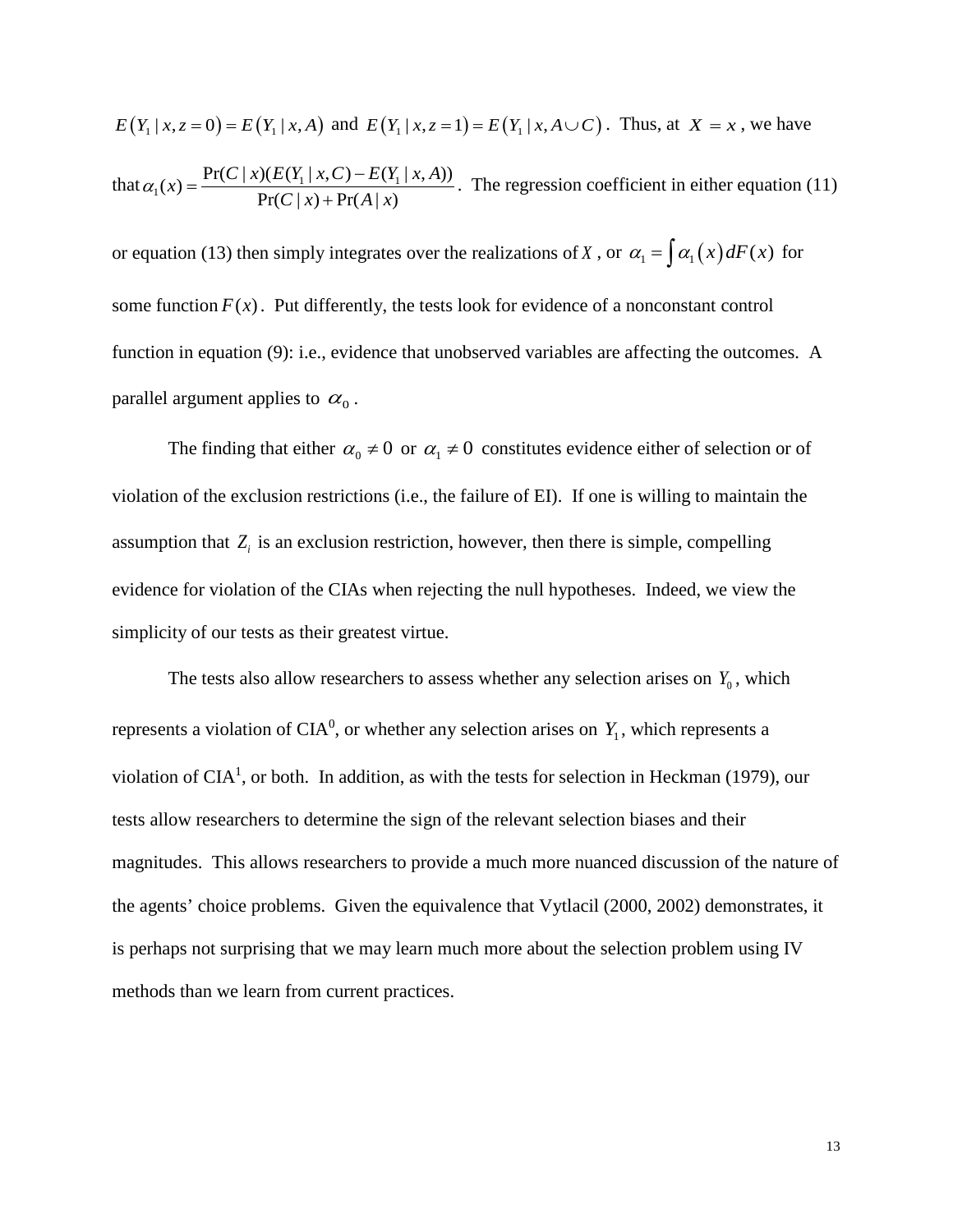In the next two subsections, we show how these tests may be adapted to two other common settings in applied research: fuzzy regression discontinuity designs, and experiments with imperfect compliance.

#### *B. Fuzzy Regression Discontinuity*

In regression discontinuity designs, a running variable *S* results in a discrete jump in the probability of getting treatment at a given point. We assume that the jump in the probability of treatment occurs at  $S = 0$ . For our test, we need to assume that the regression discontinuity is a fuzzy design so that the probability of treatment is such that

$$
\left|\lim_{s \uparrow 0} \{ \Pr(D=1 \,|\, X, S) \} - \lim_{s \downarrow 0} \{ \Pr(D=1 \,|\, X, S) \} \right| = k < 1.
$$

As emphasized by Imbens and Lemieux (2008) and Lee and Lemieux (2010), when faced with a fuzzy RD, researchers estimate a LATE at  $S = 0$  using IV.

Because there is a discrete change in the probability of treatment, if there is selection on unobserved variables we would expect the control function to jump as well. Hence, if there is selection on unobserved variables, we should see a jump in the value of  $E(Y_0 | S, D = 0)$  as S crosses zero, while the (CIA<sup>ATET</sup>) assumption would require  $E(Y_0 | S, D = 0)$  to be a smooth function as S crosses zero. This suggest a simple test of the form

$$
E(Y_0 | D = 0) = g_0(X_i) + \alpha_0 \mathbb{I}[S_i \ge 0]
$$
\n(15)

with the null hypothesis being that  $\alpha_0 = 0$  or the corresponding

$$
E(Y_1 | D = 1) = g_1(X_i) + \alpha_1 I[S_i \ge 0]
$$
\n(16)

with the null hypothesis being that  $\alpha_1 = 0$ . For estimating equation (15) only observations that are not treated are used, which implies that the sample is a mixture of compliers and never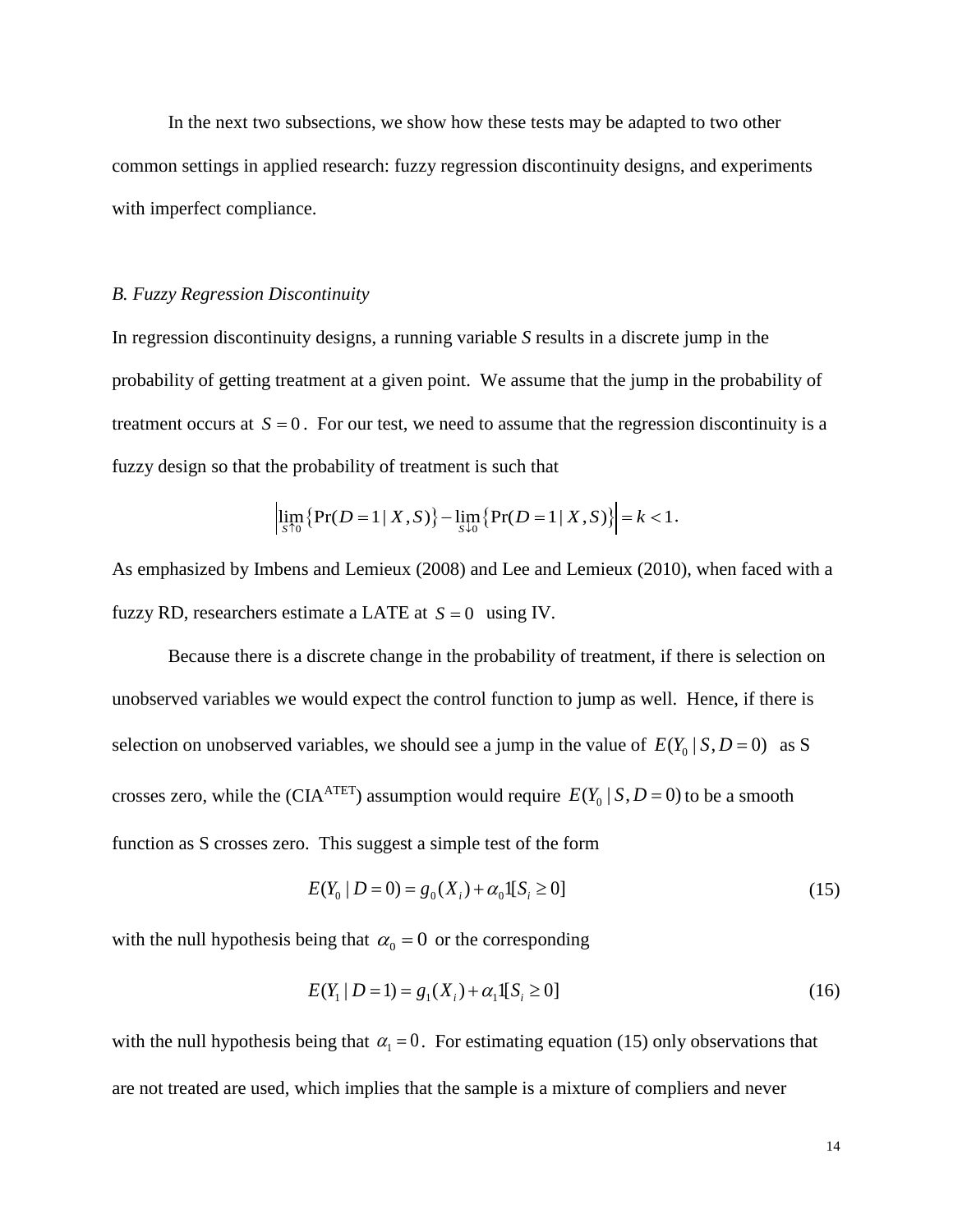takers. Similarly, for estimating equation (16) only observations that are treated are used, which implies that the sample is a mixture of compliers and always takers.

In an important paper, Bertanha and Imbens (2014) consider similar tests for fuzzy regression discontinuity designs. Indeed, they state, "As a matter of routine, we recommend that researchers present graphs with estimates of these two conditional expectations in addition to graphs with estimates of the expected outcome conditional on the forcing variable alone." We concur.

#### *C. Experiments with Imperfect Compliance*

As Heckman (1996) emphasizes, experimental assignment of treatment may be thought of as an instrument for treatment. Because many social experiments have imperfect compliance (e.g., Heckman, Hohmann, Smith, and Khoo (HHSK), 2000), with both treatment group dropout and control group substitution into similar treatments provided elsewhere, one could easily implement our tests to see if there is selection on  $Y_1$  or  $Y_0$  in experiments. For instance, HHSK report that only between 49 and 59 percent of the Job Training Partnership Act (JTPA) treatment groups received services while between 27 and 40 percent of the control groups received services.

With this much dropout and substitution, applied researchers will often rely on the Bloom (1984) estimator. To use the Bloom estimator, the researcher need only use the random assignment to the treatment group as an instrument for the receipt of treatment. This results in an instrumental variables estimator that uses a binary instrument and hence uses a Wald estimator that recovers the LATE for those who comply with the experimental protocol. Huber (2013)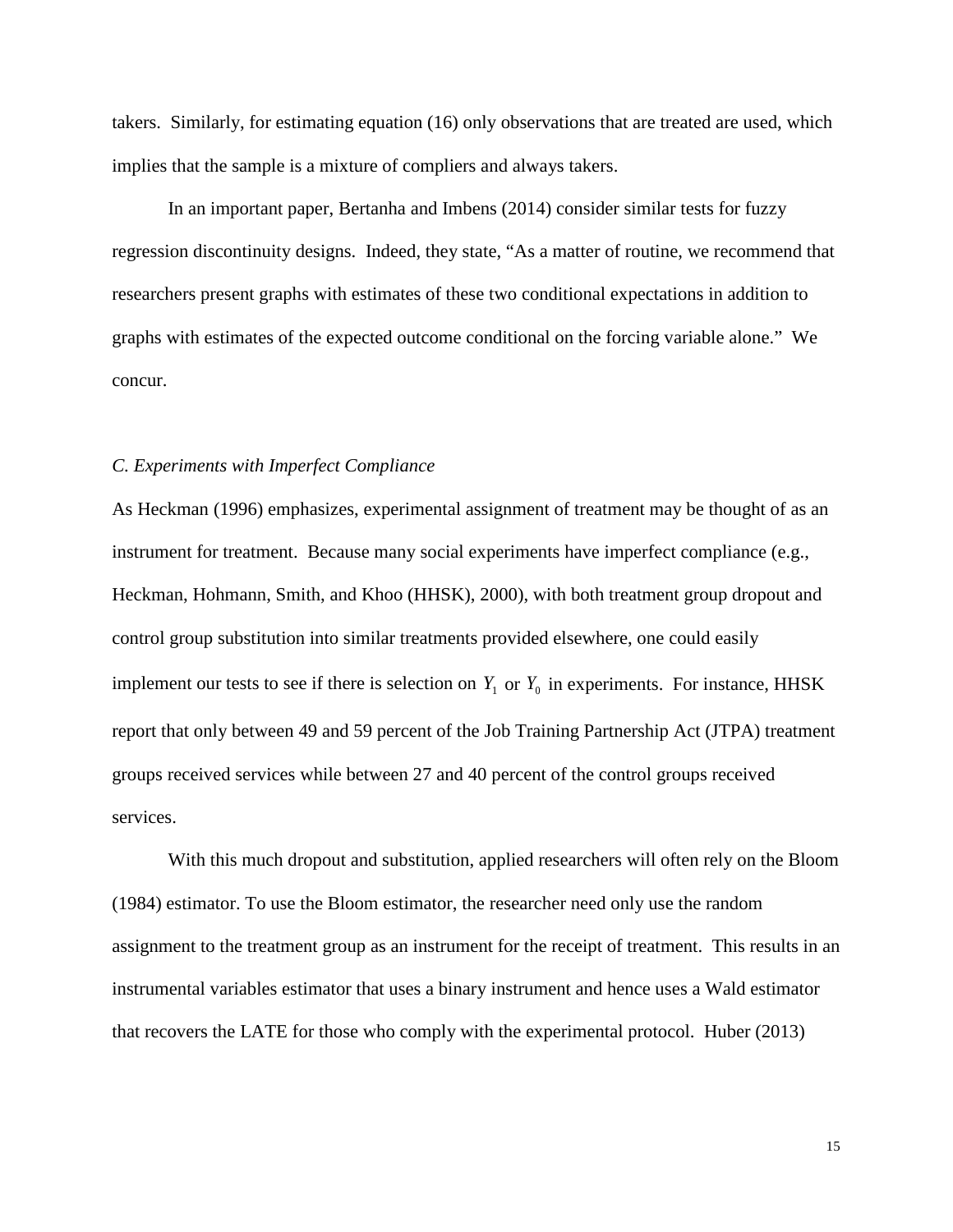provides an analysis of noncompliance in experiments that is virtually identical to our analysis, but does not extend it to other IV settings.

#### *D. Recovering Estimates of the Magnitude of the Selection Bias*

To recover estimates of the magnitude of the selection bias, continue to assume that  $Z = 1$ encourages treatment, and ignore covariates for notational simplicity. We have

$$
E(Y_0 | z_i = 0) = \frac{\Pr(C)}{\Pr(C) + \Pr(N)} E(Y_0 | C) + \frac{\Pr(N)}{\Pr(C) + \Pr(N)} E(Y_0 | N)
$$
(17)

while

$$
E(Y_0 \mid z = 1) = E(Y_0 \mid N) \tag{18}
$$

so that

$$
\alpha_0 = E(Y_0 \mid z = 1) - E(Y_0 \mid z = 0) = \frac{\Pr(C)}{\Pr(C) + \Pr(N)} (E(Y_0 \mid N) - E(Y_0 \mid C)). \tag{19}
$$

Thus, a measure of the selection bias for  $Y_0$ , which we denote  $B_0$ , is simply

$$
B_0 = \frac{\Pr(C) + \Pr(N)}{\Pr(C)} \alpha_0 \tag{20}
$$

Similarly, we have

$$
E(Y_1 | z_i = 1) = \frac{\Pr(C)}{\Pr(C) + \Pr(A)} E(Y_1 | C) + \frac{\Pr(A)}{\Pr(C) + \Pr(A)} E(Y_1 | A)
$$
(21)

while

$$
E(Y_1 \mid z = 0) = E(Y_1 \mid A) \tag{22}
$$

so that

$$
\alpha_1 = E(Y_1 \mid z = 1) - E(Y_1 \mid z = 0) = \frac{\Pr(C)}{\Pr(C) + \Pr(A)} (E(Y_1 \mid C) - E(Y_1 \mid A)). \tag{23}
$$

16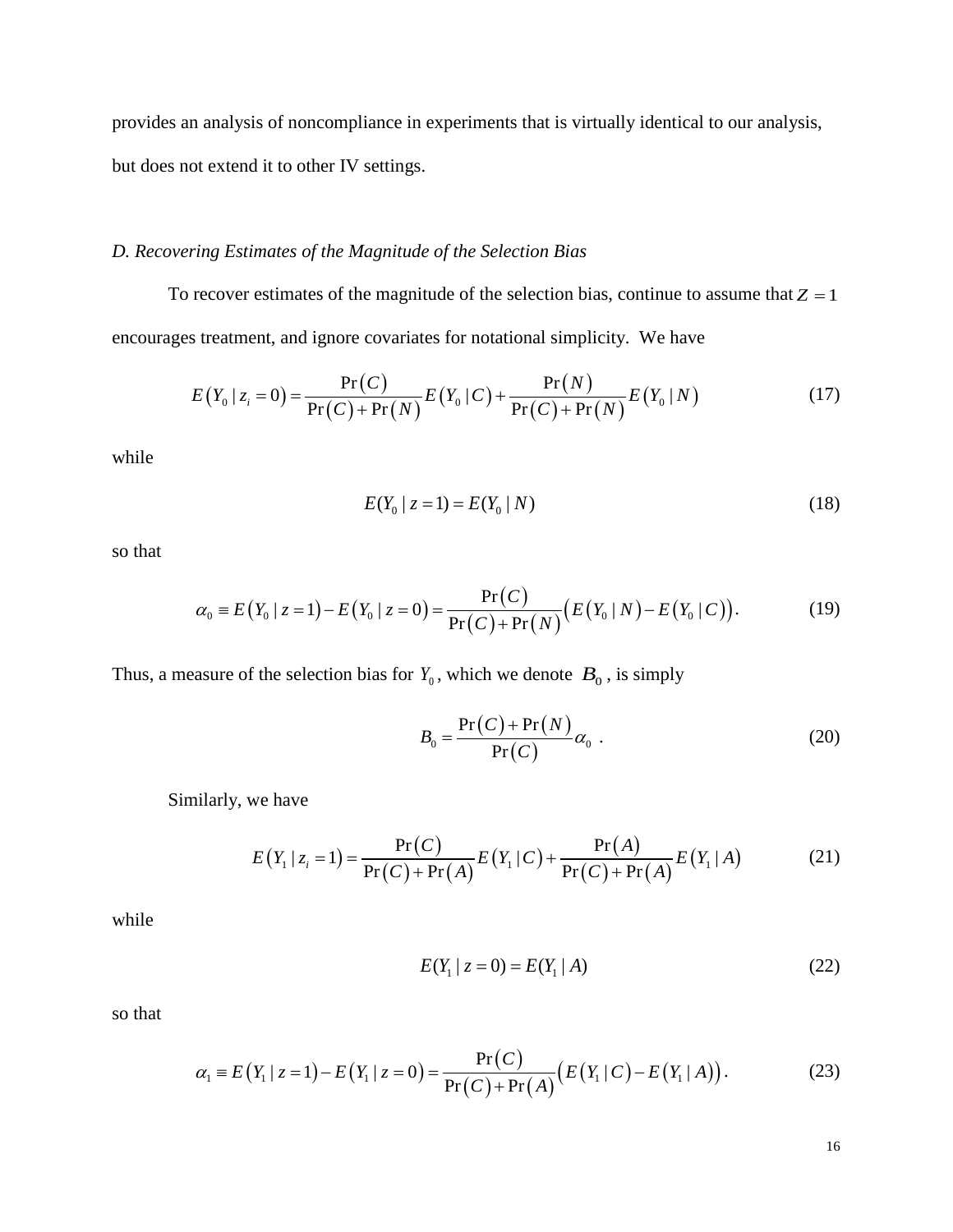A measure of the selection bias for  $Y_1$ , which we denote  $B_1$ , is simply

$$
B_1 = \frac{\Pr(C) + \Pr(A)}{\Pr(C)} \alpha_1 \tag{24}
$$

To implement these measures empirically, we may use the OLS estimates of  $(\alpha_0, \alpha_1)$ . We know that  $Pr(A) = Pr(D=1 | z = 0)$  and  $Pr(N) = Pr(D=0 | z = 1)$  so we have sample analogues of all the terms on the right-hand side of equations (20) and (24).

#### *5. Empirical Applications*

#### *A. Angrist and Evans (1998) data*

Our first application is taken from Angrist and Evans (1998). This paper uses data from the 1980 and 1990 US Censuses to measure the causal impact of children on a family's labor supply. Because fertility is likely to be endogenous with respect to women's labor supply decisions, Angrist and Evans devised an ingenuous instrumental variables strategy. Limiting their sample to women who have at least two children, Angrist and Evans noticed that women whose first two children are the same sex are more likely to have additional children than women whose first two children are of opposite sexes. For instance, in the 1980 Census, married women whose first two children are of the same sex are about 6 percentage points more likely to have additional children than women whose first two children are of opposite sexes. For our analysis, we focus on the labor supply decisions of women in the 1980 Census, corresponding to the estimates in column (2) of their Table  $7<sup>5</sup>$  $7<sup>5</sup>$  $7<sup>5</sup>$ 

In many ways, this design is ideal. Because of the random nature of child sex determination, the sample is split approximately equally between families whose first two

<span id="page-19-0"></span> <sup>5</sup> We thank Bill Evans for providing us with the data.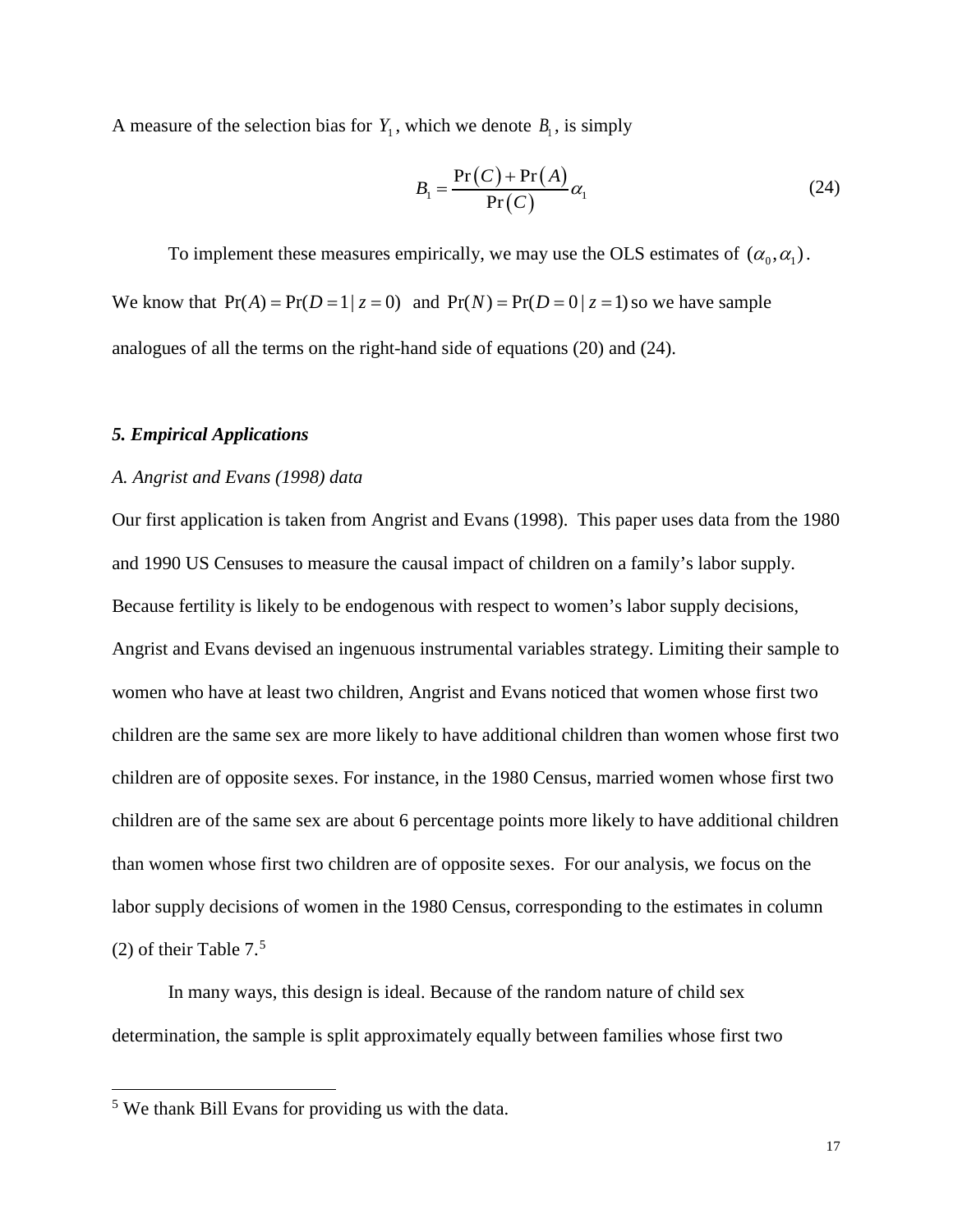children are of the same sex and those whose children are of opposite sexes. In these data, 51.1% of the children born are male, and 50.6% of families' first two children are of the same sex. Formally, the system that Angrist and Evans estimate is:

$$
y_i = x_i' \beta + \delta \text{ morekids}_i + \varepsilon_i \tag{25}
$$

$$
morekids_i = x_i b + \gamma \, samesex_i + u_i \tag{26}
$$

where the covariates  $x_i$  include the age of the mother, the age of the mother at first birth, indicators for whether the mother is black or whether the mother is nonblack and nonwhite (white is the omitted category), an indicator for whether the mother is Hispanic, an indicator for whether the first child was a boy, and an indicator for whether the second child was a boy. The instrument, *samesex*, is an indicator for whether the first two children were either both boys or both girls. For dependent variables, we use a subset of those explored by Angrist and Evans: whether the mother worked in the previous year, the number of weeks worked in that year, typical hours worked in that year, and her income from working. All variables include zeros when the women did not work in the previous year. The sample is limited to women 21 to 35 years of age; see Angrist and Evans (1998) for more details.

In Table 1, we replicate the Angrist and Evans results in the 1980 Census; see their Table 7, columns (1) and (2). We also use a semiparametric approach and estimate

$$
y_i = g(x_i) + \delta morekids_i + \varepsilon_i
$$
 (27)

$$
morekids_i = h(x_i) + \gamma samesex_i + u_i \tag{28}
$$

where  $\{ g(\cdot), h(\cdot) \}$  are unknown functions. Because our data are discrete, we estimate  $g(x)$  by fully interacting *X* . Our parametric results – both the OLS and Two-Stage-Least-Squares (TSLS) estimates – exactly match the Angrist and Evans findings. Moreover, the semiparametric estimates are virtually identical to the parametric estimates of Angrist and Evans, which is not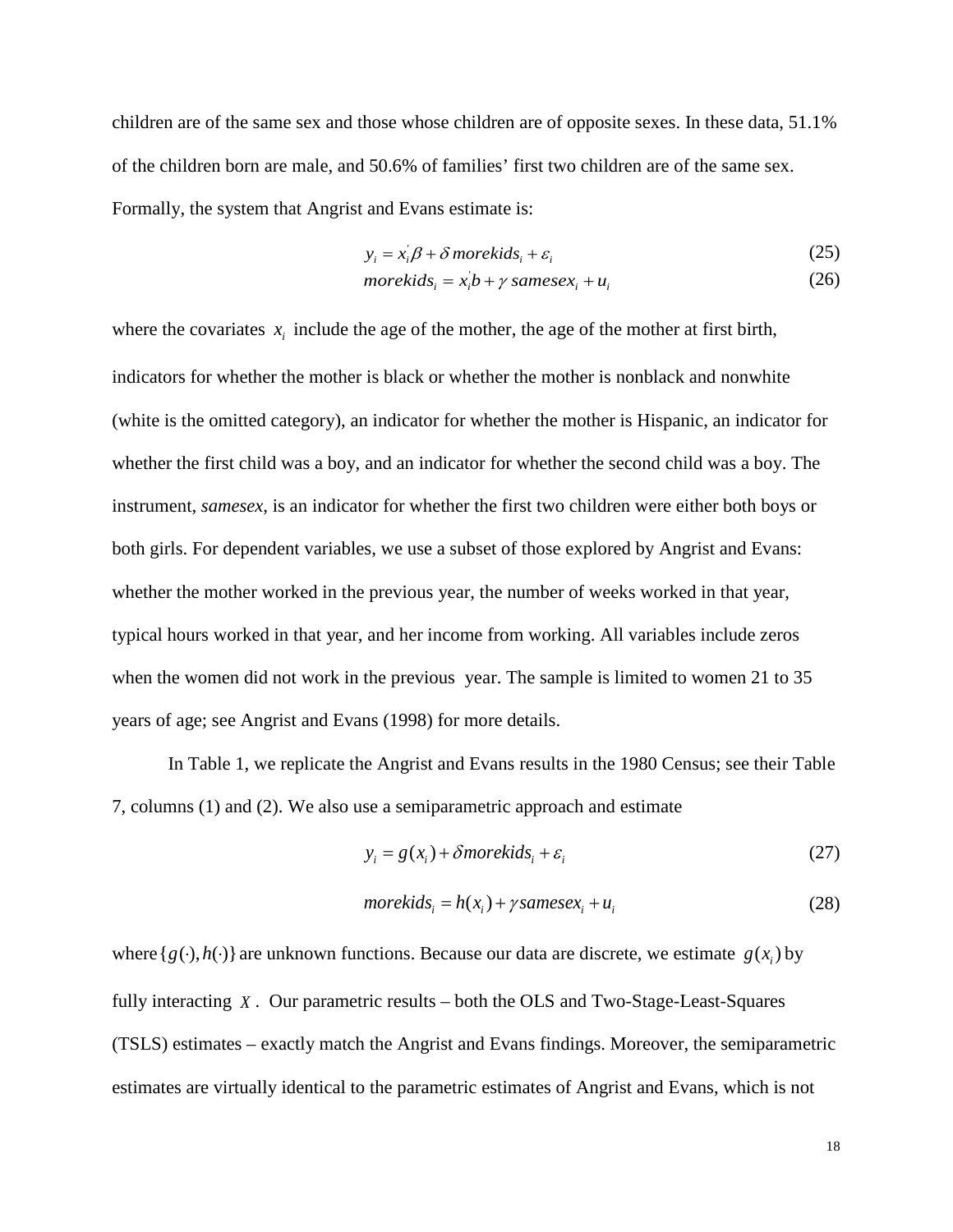too surprising given that the sex of women's offspring is independent of all of our observed characteristics.

For this IV approach to be interpretable as a LATE, of course, we need to assume the VIA conditions. Angrist and Evans documented that the instrument does indeed raise fertility. In addition, we need to assume that the instrument is an exclusion restriction in the sense that having the first two children be the same sex does not directly affect the women's labor supply decisions, and we need to assume the monotonicity (or uniformity) condition so that having two children of the same sex reduces no one's fertility. With these assumptions, we may now implement our parametric tests of the CIAs using:

$$
y_{0i} = x_i' \beta_0 + \alpha_0 \text{samesex}_i + \varepsilon_i \tag{29}
$$

$$
y_{1i} = x_i' \beta_1 + \alpha_1 \text{samesex}_i + v_i \tag{30}
$$

and semiparametric tests using

$$
y_{0i} = g_0(x_i) + \alpha_0 \text{samesex}_i + \varepsilon_i \tag{31}
$$

$$
y_{1i} = g_1(x_i) + \alpha_1 \text{samesex}_i + v_i \tag{32}
$$

where for our semiparametric analysis we need to drop the indicator for the second child being a boy to avoid making the *samesex* variable perfectly collinear with the  $x_i$  vector. Equations (29) and (31) are estimated on the sample of 236,092 women who have two children, and equations (30) and (32) are estimated on the sample of 158,743 who have three or more children.

Our results are presented in Table 2. For the case (CIA<sup>ATET</sup>), the data strongly reject the null that  $\alpha_0 = 0$ . For each of the four outcomes, we reject the null hypothesis at a five-percent confidence level. Indeed, for two of the four outcomes we reject the null in excess of a one-in-athousand confidence level. In each case, the estimated  $\alpha_0$  is positive, indicating that the compliers (those who limit their fertility when having a boy and a girl) have higher earnings,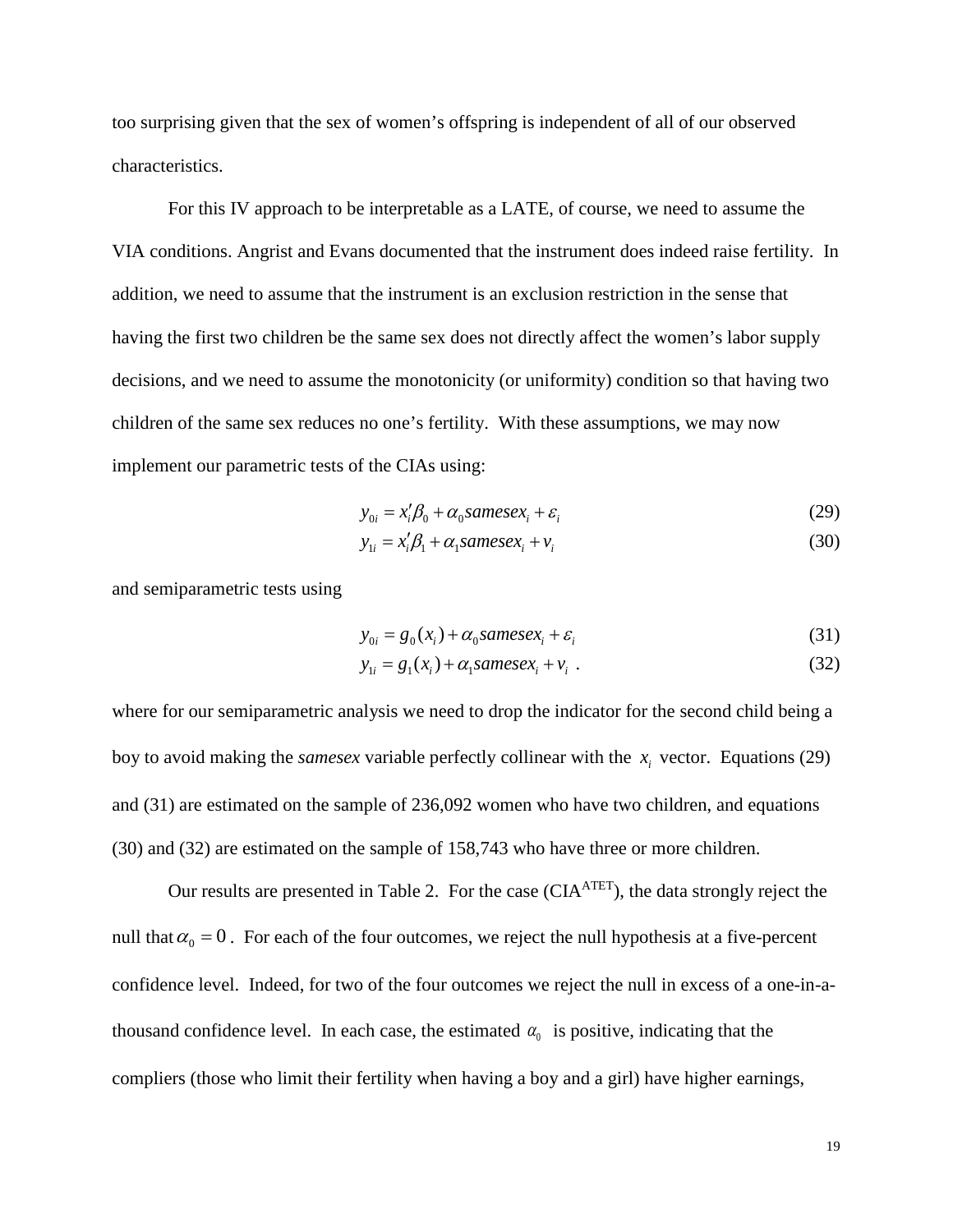hours worked, weeks worked, and are more likely to work conditional on our covariates relative to the never takers.

In contrast, we find very little evidence against the (CIA<sup>ATEN</sup>). Relative to our estimates of  $\alpha_0$ , our estimates of  $\alpha_1$  are statistically insignificant and economically very small. Thus, we find no evidence of a selection effect when estimating the missing counterfactual  $Y_1$ . Frankly, we find this result stunning. The US Census data have large sample sizes but suffer a paucity of covariates, with the data including only broad demographic controls. Before undertaking this analysis, we fully expected to show a two-sided selection problem. The data disagreed.

Angrist (2004) tests for selection on weeks worked (as well as other outcomes we do not consider) using his test and finds evidence of selection. His test considers the joint hypothesis of no selection on  $(Y_{0i}, Y_{1i})$ , however, so our test allows for a bit more nuanced understanding of the impact of selection.

In terms of the magnitude of the selection effects we use the nonparametric estimates in column (3) of Table 2. We see that never takers are five percentage points more likely to have worked last year compared with the compliers, they worked three weeks more than the compliers, worked two hours per week more, and earned \$1,965 more per year than the compliers. Comparing the compliers to the always takers, we find that compliers were one percent more likely to work last year, they worked 0.4 extra week per year, they worked a tenth of an hour more per week, and earned \$38 dollars less per year than the never takers. Obviously, the compliers represent a poor comparison group for the never takers, but the compliers do not seem substantially different than the always takers.

20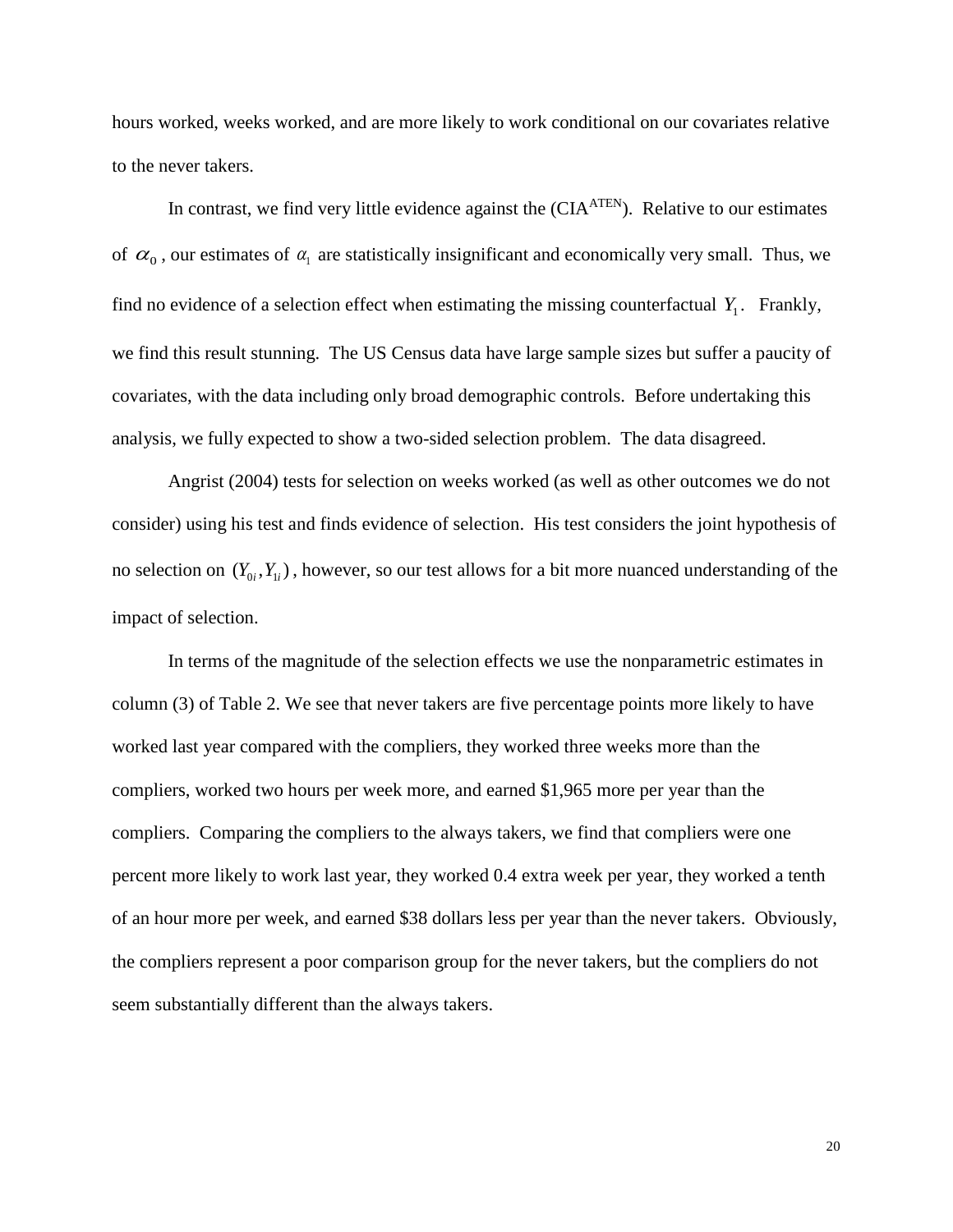#### *B. Eberwein, Ham, and LaLonde (1997) data*

When there is control group substitution and treatment group dropout in an experiment, researchers will often estimate two treatment parameters: the intent-to-treat parameter, estimated as the differences in the dependent variables between the treatment and control groups, and the impact of treatment for those who comply with the treatment protocol, estimated using Bloom's (1984) estimator. Bloom's estimator corresponds to TSLS where assignment to the treatment group is an instrument for the receipt of treatment. Because assignment to the treatment group is independent of the potential outcomes  $(Y_0, Y_1)$ , the assignment represents an exclusion restriction that functions as an instrument under the VIA assumptions.

We examine the impact of training for a sample of adult women who took part in the Job Training Partnership Act (JTPA) experiment; see e.g. Bloom *et al.* (1997) for a discussion of the experiment and analysis of the results. Our sample, the same one used by Eberwein, Ham, and LaLonde (1997), is restricted to the set of women recommended for classroom training (the CT-OS treatment stream in the jargon of the experiment). We measure treatment as the onset of classroom training within nine months of randomization.[6](#page-23-0)

For our outcome variable, we use an indicator for whether the participant was employed in the eighteenth month after random assignment. We also know whether the individual was assigned to the treatment group or the control group. There was much non-compliance in this sample. Only about 65 percent of the treatment group reported received classroom training in the first nine months after random assignment. There was much substitution as well; about 34

<span id="page-23-0"></span><sup>&</sup>lt;sup>6</sup> We rely on self-reported training and ignore other services, such as job search assistance, received by some members of both the treatment group and the control group. See Smith and Whalley (2015) for a depressing exploration of the concordance of administrative and selfreported measures of training in the JTPA study data.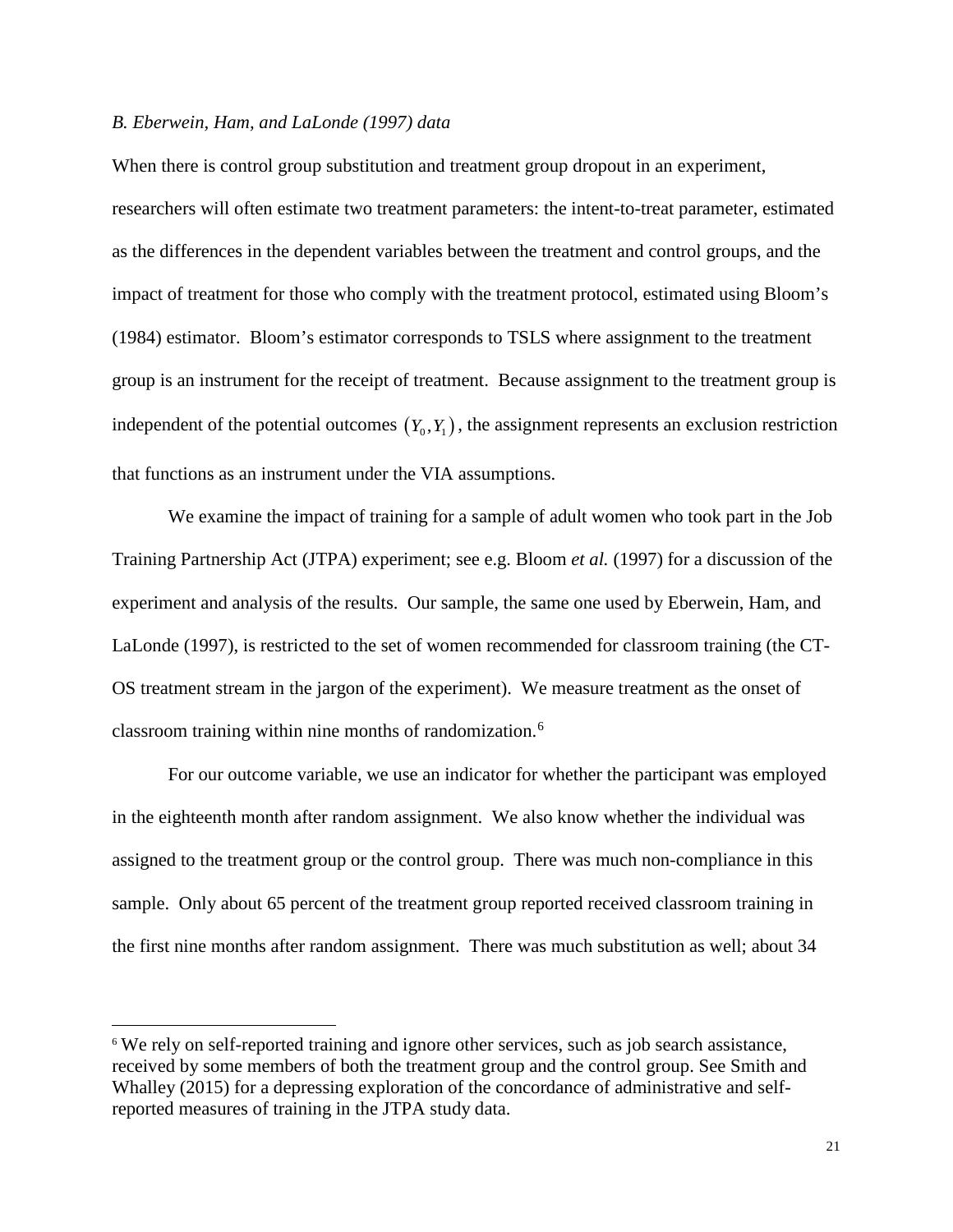percent of the control group receive classroom training in the first nine months after random assignment.

In Table 3, we provide two sets of estimates of the intent-to-treat parameter. In column (1) we provide the simple difference estimates given by

$$
y_i = \beta + \delta R_i + \varepsilon_i, \tag{33}
$$

where  $y_i$  is an indicator for whether the participant is employed,  $R_i$  is an indicator for whether the participant was assigned to the treatment group during random assignment,  $\varepsilon$ <sub>i</sub> is the error term, and  $(\beta, \delta)$  are parameters to be estimated. The intent-to-treat parameter,  $\delta$ , equals 0.041 and is statistically significant at the five-percent level. This relatively modest effect, however, hides a larger impact of treatment for people who complied with the treatment protocol, which equals 0.136 and again is statistically significant at the five-percent level. The reason for the differential, of course, is that random assignment only increases the rate of treatment about 0.305, which is the coefficient on random assignment from the first-stage of our TSLS Bloom estimator.

Nothing in this analysis, however, informs whether there is selection on unobserved variables into treatment. Toward that end, we next estimate the following equations

$$
y_{0i} = \beta_0 + \alpha_0 R_i + \varepsilon_{0i} \tag{34}
$$

$$
y_{1i} = \beta_1 + \alpha_1 R_i + \varepsilon_{1i} \tag{35}
$$

where  $(y_{0i}, y_{1i})$  are the outcomes of those not receiving training and receiving training. Equation (34) is estimated on the 1,233 adult women who do not receive training, while equation (35) is estimated on the 1,501 who do receive training. We find little evidence that the compliers with the protocol have different  $Y_0$  than those who never take training. The coefficient on being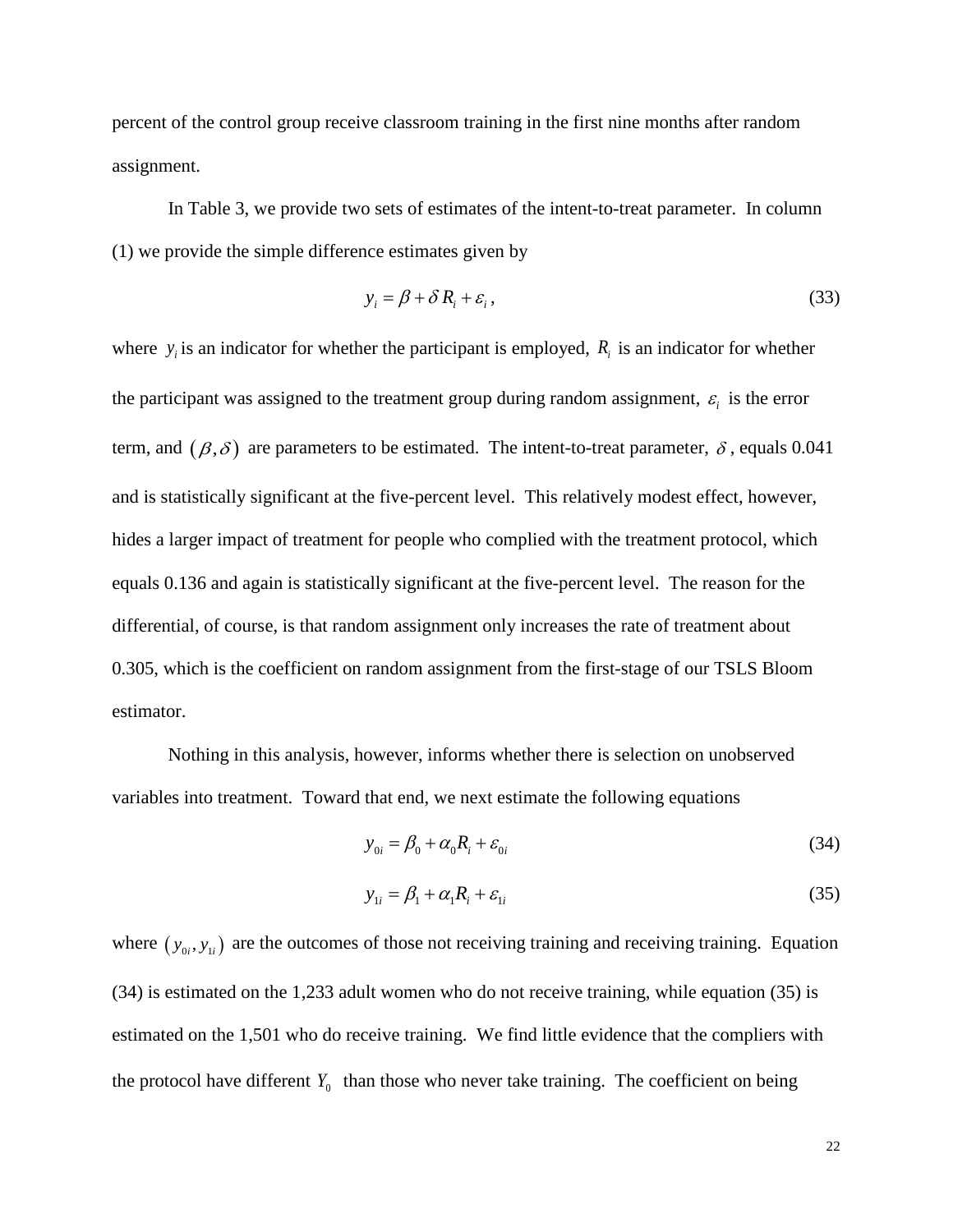assigned to the treatment group in equation (34) is small, 0.006, and statistically insignificant at the five-percent level. In contrast, the coefficient on being assigned to the treatment group in equation (35) is large, 0.068, and statistically significant. These estimates imply that while the always takers have a mean employment rate of 0.50, the compliers when treated have a mean employment rate of 0.65. Thus, the always takers are adversely selected with respect to the likelihood of employment.

Showing large selection on unobserved variables without covariates, however, is hardly surprising. Thus, we augment our equations with a vector of education, demographic, and prerandom assignment labor market and transfer payment recipiency variables; see the footnotes to Table 3 for a complete list of the covariates. Their inclusion (as expected) has only modest effects on the intent-to-treat and LATE estimates, although some may be dismayed that the estimates no longer clear the five-percent hurdle. For our tests for the presence of selection on unobserved variables, there is also little change in our estimates. In the  $Y_1$  regression, the coefficient on the assignment indicator for those receiving treatment falls from 0.068 to 0.062 and remains significant at the five-percent level. Despite the inclusion of detailed information on labor supply in the 12 months prior to random assignment and other controls, the coefficient on the assignment to the treatment group is reduced only about nine percent. The observed variables examined here account for little of the selection.

#### *6. Conclusion*

In this paper, we have derived a simple test for selection on unobserved variables when using instrumental variables. The test is simple; any well-trained undergraduate can implement it. Using a Wald-like estimator, one can use these estimates to assess the magnitude of the selection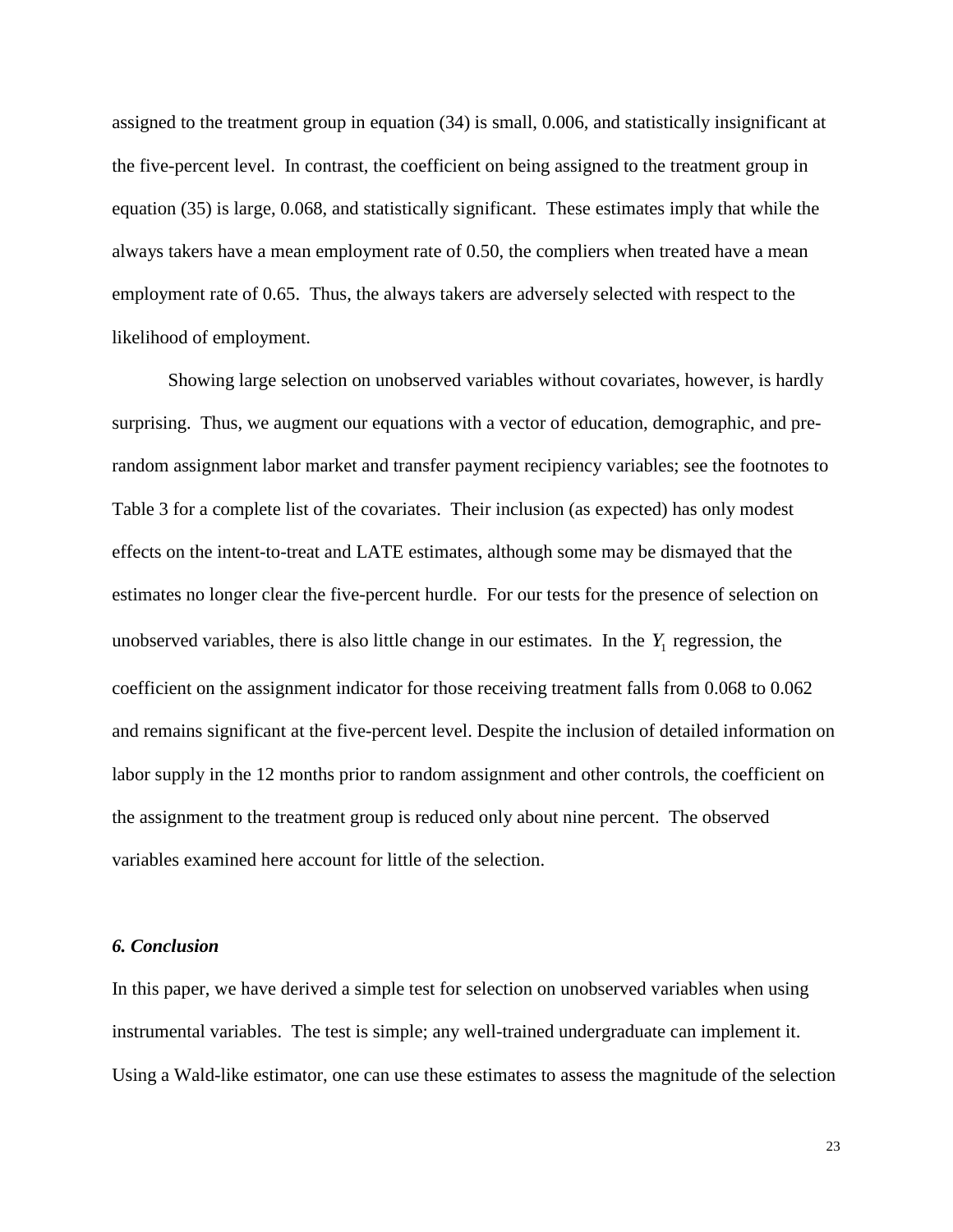bias as well. This allows researchers a much better understanding of the precise nature of selection on unobserved variables.

Our two empirical applications nicely demonstrate what can be learned from these tests. First, we revisit the Angrist and Evans (1998) analysis of the impact of children on married women's labor supply using the sex composition of the first two children as an instrument. To our considerable surprise, we find little evidence of selection into having three children despite the relatively modest set of covariates available in the census. In contrast, those who complied with the instrument and had a third child seem extremely different from those who always stop at two children. The labor market earnings of never takers are about \$2,000 more per year than the earnings of women who complied with the instruments. Surprisingly, we find that there are no (statically or substantively) significant differences between the always takers and the compliers.

Our second application also contained a surprise. We reanalyzed the probability of employment for adult women in the JTPA experiment 18 months after random assignment. While the impact of treatment on the treated showed a sizeable impact on the probability of employment (0.136), the selection of participants into treatment status was even larger than the treatment effect. Those who complied with the treatment protocol had a much higher employment rate when treated (0.145 higher) than those women who always took treatment, a 29 percent higher rate of employment. Even after conditioning on an extensive set of predetermined covariates, the selection effect remained a bit larger than the impact of treatment itself.

The ability to assess the magnitude of the potential selection bias is an important feature of our approach. Statisticians and economists have long recognized that there is a fundamental tradeoff in, say, nonparametric estimation between variance and bias. When deciding on whether to use IV estimators or estimators that rely on selection on observed variables, however,

24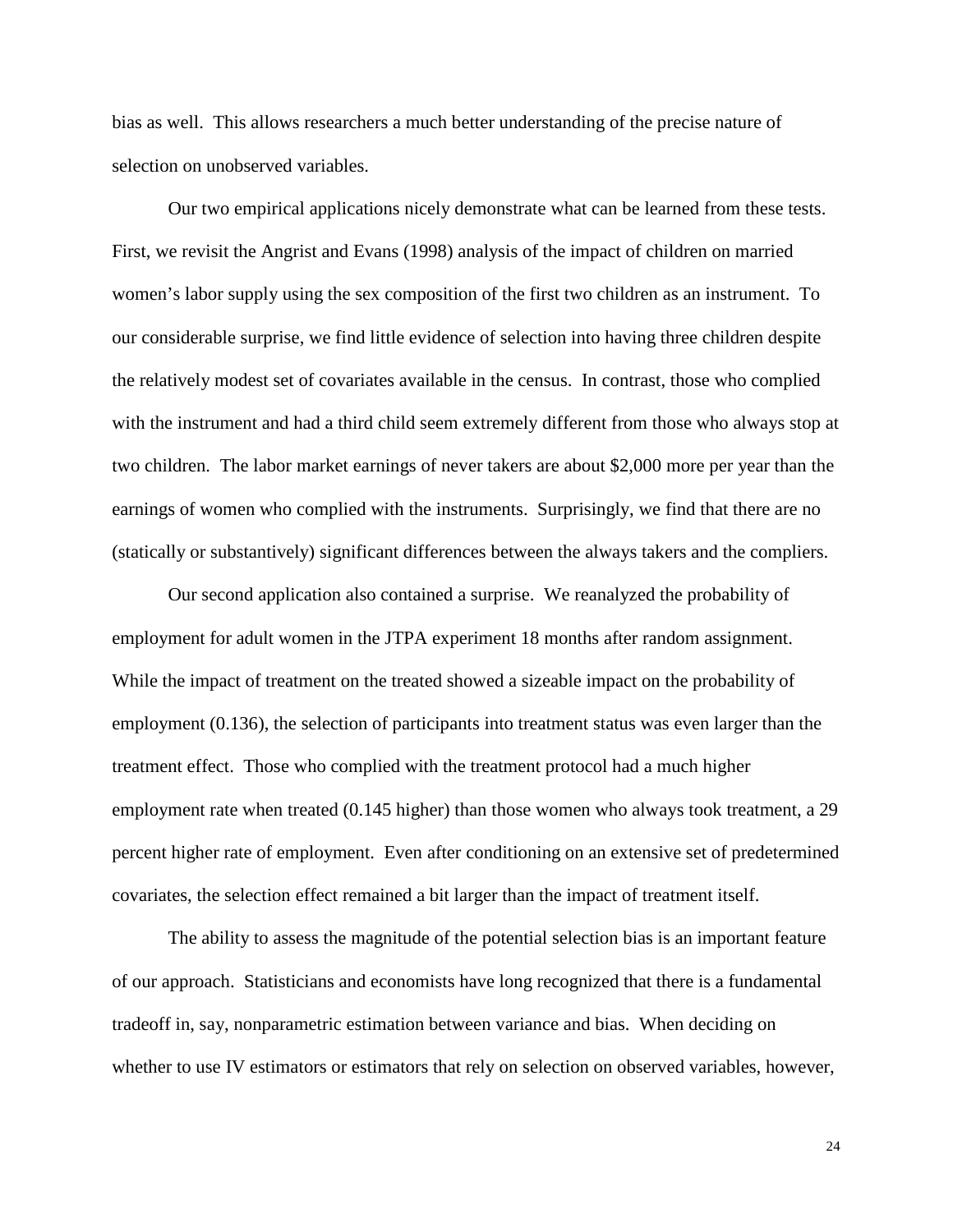there has not been a similar discussion. This omission arises undoubtedly because of the lack of a simple means to assess the magnitude of the selection biases. With our simple methods of assessing the bias, perhaps we may improve these discussions.

Since the publication of Vytlacil (2002), we have understood the equivalence between the assumptions necessary for IV and latent index model estimation. But IV estimation has always seemed to provide less information about the nature of the selection bias than control function estimation. In this paper, however, we showed that simple auxiliary regressions will produce rich insights into the nature and magnitude of the selection bias when using IV estimation.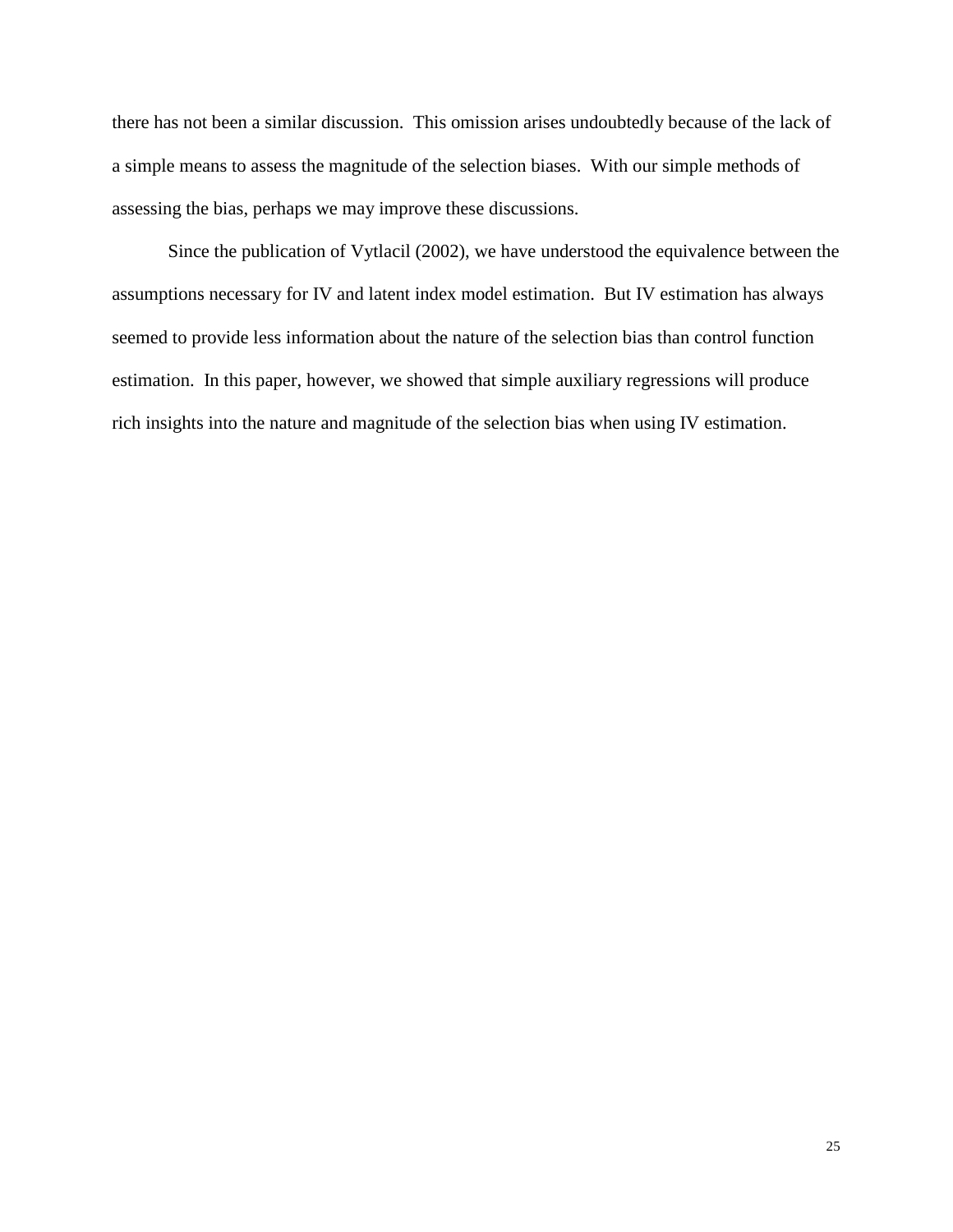#### **Table 1: Causal Impact of Having More than Three Children on Mother's Labor Supply, Angrist and Evans 1998**

|                                                | More kids    | More kids              | More kids      | More kids              |
|------------------------------------------------|--------------|------------------------|----------------|------------------------|
|                                                | coefficient, | coefficient,           | coefficient,   | coefficient,           |
|                                                | parametric   | parametric IV          | semiparametric | semiparametric IV      |
|                                                | OLS model    | model                  | model          | model                  |
| Worked last                                    | $-0.176***$  | $-0.120***$            | $-0.174***$    | $-0.117***$            |
| year                                           | (0.00162)    | (0.0249)               | (0.00164)      | (0.0250)               |
| Weeks worked                                   | $-8.97***$   | $-5.66$ ***            | $-8.90***$     | $-5.53***$             |
|                                                | (0.0707)     | (1.108)                | (0.0727)       | (1.109)                |
| Hours worked                                   | $-6.66$ ***  | $-4.59***$             | $-6.59***$     | $-4.45***$             |
|                                                | (0.0611)     | (0.9452)               | (0.0620)       | (0.9461)               |
| Income                                         | $-3,768$ *** | $-1,960***$            | $-3,739$       | $-1,915***$            |
|                                                | (33.45)      | (541.5)                | (35.47)        | (542.0)                |
| <b>First Stage:</b><br>Same sex<br>coefficient |              | $0.062***$<br>(0.0015) |                | $0.062***$<br>(0.0015) |
| $\mathbf N$                                    | 394,835      | 394,835                | 394,835        | 394,835                |

\*5 percent significance level, \*\* 1 percent significant level, \*\*\* 0.1 percent significance level

Notes: Covariates in the parametric model include age of the mother, the age of the mother at first birth, indicators for whether the mother is black or non-black and nonwhite, an indicator for whether the mother is Hispanic, an indicator for whether the first child was a boy, and an indicator for whether the second child was a boy. For the semiparametric model, we drop the indicator for the second child being a boy to avoid perfect colinearity with the instrument, an indicator that both of the first two children are the same sex. The semiparametric IV regression model uses a fully saturated model in the covariates and an additively separable term for having more children. The F-statistics on the instrument for the parametric model is 1,711. For the semiparametric model it is 1,702. For the semiparametric model, 72 cases have predicted values of one for the probability of having more children and 168 have a predicted probability of zero. Our parametric estimates exactly match those of Angrist and Evans, Table 7, columns (1) and (2).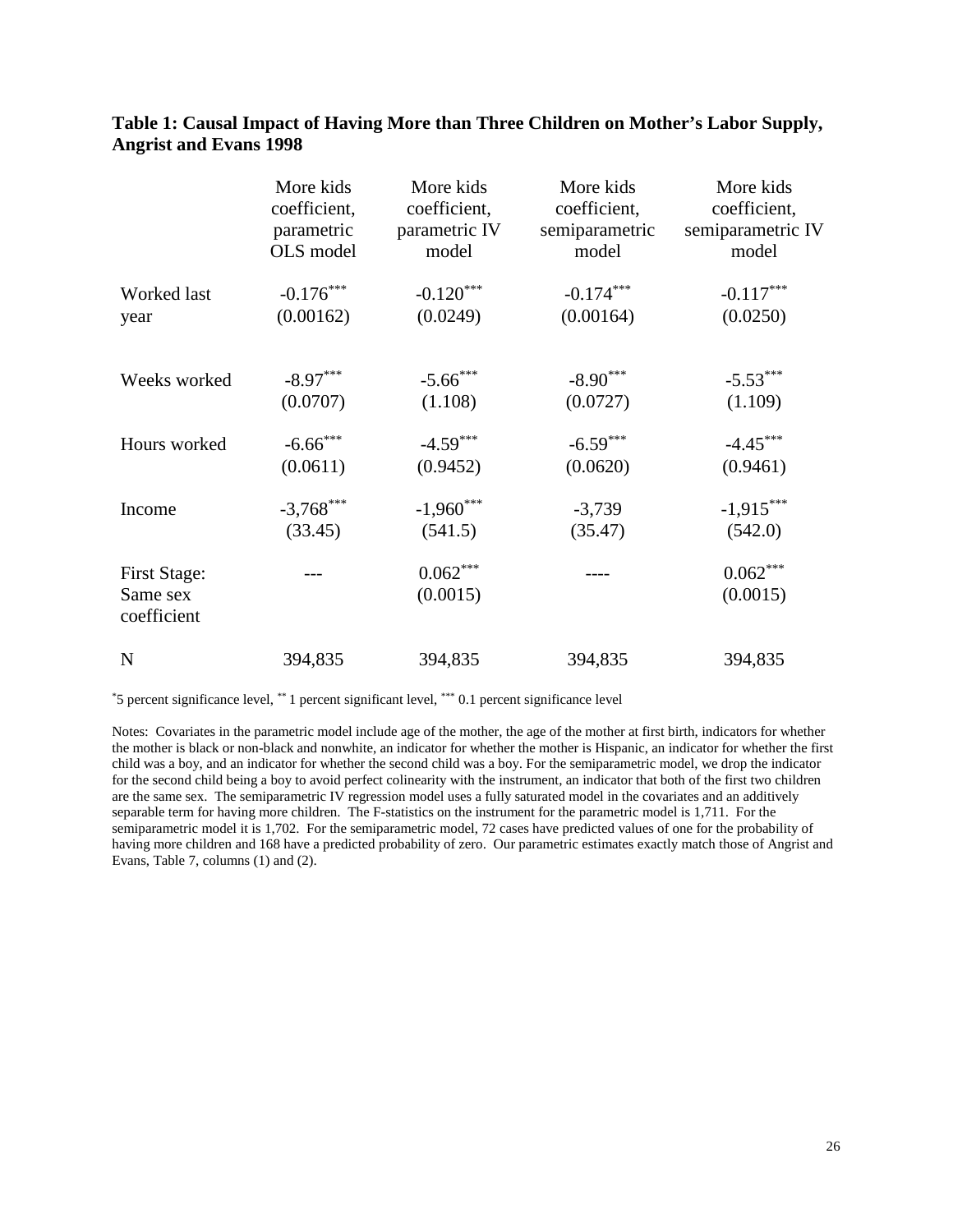## **Table 2: Test of CIA using Angrist and Evans (1998) Data**

|                                                         | <b>OLS</b>                                 |                                 | Semiparametric                     |                               |
|---------------------------------------------------------|--------------------------------------------|---------------------------------|------------------------------------|-------------------------------|
| <b>Worked last year</b>                                 | (CIA <sup>ATET</sup> )<br>test             | $(CIA^{ATEN})$<br>test          | (CIA <sub>ATET</sub> )<br>test     | $(CIA^{ATEN})$<br>test        |
| Dependent variable                                      | $Y_{0}$                                    | $Y_1$                           | $Y_0$                              | $Y_1$                         |
| Coefficient on instrument<br>(standard error)<br>[bias] | $0.0046*$<br>(0.00197)<br>[0.047]          | 0.0015<br>(0.0025)<br>[0.011]   | $0.0051***$<br>(0.0020)<br>[0.052] | 0.0017<br>(0.0025)<br>[0.012] |
| ${\bf N}$                                               | 236,092                                    | 158,743                         | 236,092                            | 158,743                       |
| <b>Weeks worked</b>                                     | (CIA <sup>ATET</sup> )<br>test             | $(CIA^{ATEN})$<br>test          | (CIA <sup>ATET</sup> )<br>test     | $(CIA^{ATEN})$<br>test        |
| Dependent variable                                      | $Y_0$                                      | $Y_1$                           | $Y_0$                              | $Y_1$                         |
| Coefficient on instrument<br>(standard error)<br>[bias] | $0.297***$<br>(0.0902)<br>[3.01]           | 0.053<br>(0.1043)<br>[0.37]     | $0.315***$<br>(0.0903)<br>[3.19]   | 0.063<br>(0.1047)<br>[0.44]   |
| ${\bf N}$                                               | 236,092                                    | 158,743                         | 236,093                            | 158,743                       |
| <b>Hours</b> worked                                     | (CIA <sup>ATET</sup> )<br>test             | $(CIA^{ATEN})$<br>test          | (CIA <sup>ATET</sup> )<br>test     | $(CIA^{ATEN})$<br>test        |
| Dependent variable                                      | $Y_0$                                      | $Y_1$                           | $Y_{0}$                            | $Y_1$                         |
| Coefficient on instrument<br>(standard error)<br>[bias] | $0.205***$<br>(0.0753)<br>[2.08]           | $-0.0004$<br>(0.0925)<br>[0.00] | $0.221***$<br>(0.0753)<br>[2.24]   | 0.016<br>(0.0927)<br>[0.11]   |
| ${\bf N}$                                               | 236,092                                    | 158,743                         | 236,093                            | 158,743                       |
| <b>Income</b>                                           | (CIA <sup>ATET</sup> )<br>test             | $(CIA^{ATEN})$<br>test          | (CIA <sup>ATET</sup> )<br>test     | $(CIA^{ATEN})$<br>test        |
| <b>Dependent variable</b>                               | $Y_{0}$                                    | $Y_1$                           | $Y_0$                              | $Y_1$                         |
| Coefficient on instrument<br>(standard error)<br>[bias] | $188^{\ast\ast\ast}$<br>(45.43)<br>[1,904] | $-7.01$<br>(48.28)<br>$[ -49 ]$ | $194***$<br>(45.40)<br>[1,965]     | $-5.49$<br>(48.41)<br>$[-38]$ |
| $\mathbf N$                                             | 236,092                                    | 158,743                         | 236,092                            | 158,743                       |

\*5 percent significance level, \*\* 1 percent significant level, \*\*\* 0.1 percent significance level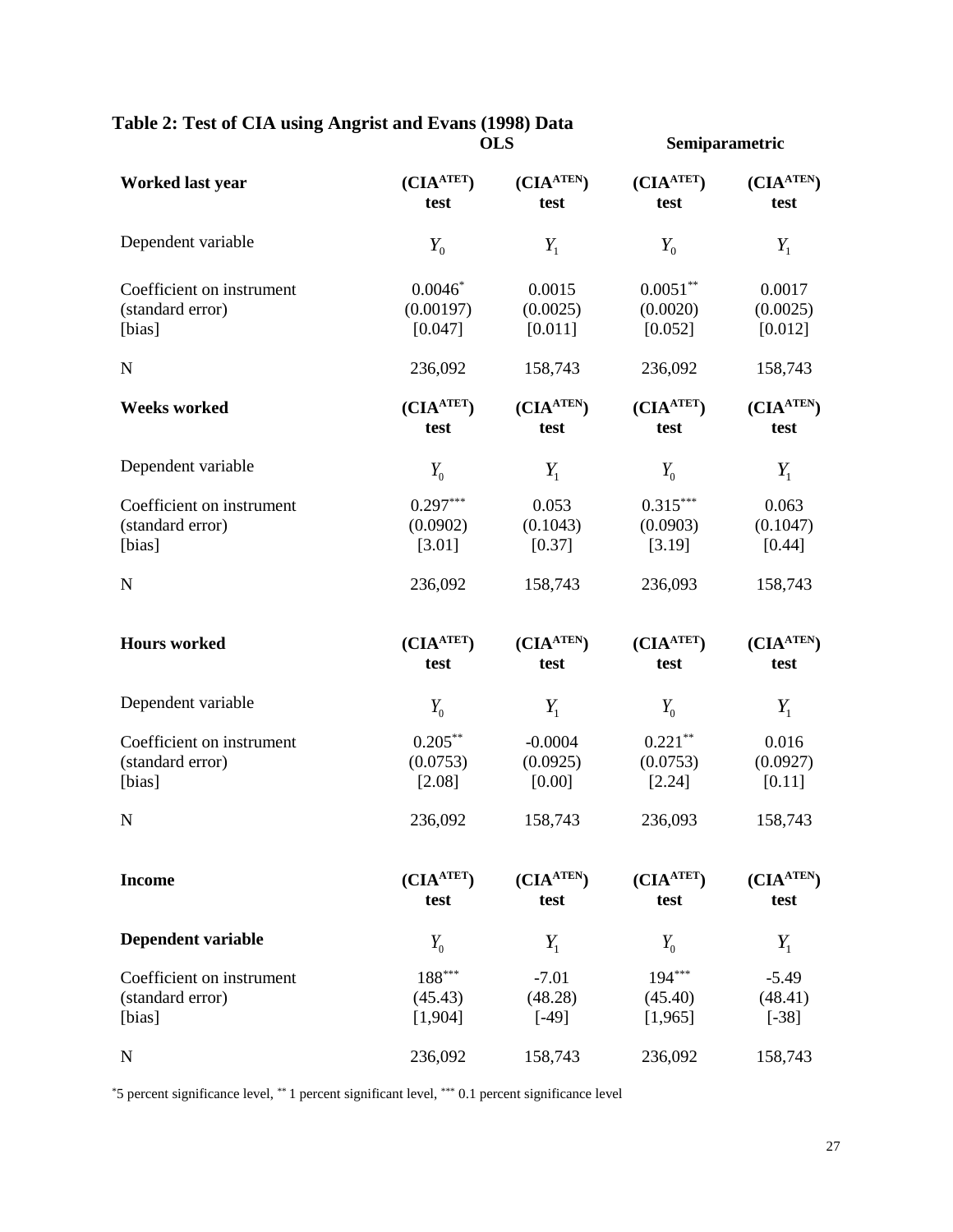|                                                                                                                                                                                                             | (1)                                                               | (2)                                                              |
|-------------------------------------------------------------------------------------------------------------------------------------------------------------------------------------------------------------|-------------------------------------------------------------------|------------------------------------------------------------------|
| <b>Covariates</b>                                                                                                                                                                                           | N <sub>0</sub>                                                    | Yes                                                              |
| Mean of employment for control group                                                                                                                                                                        | 0.505                                                             | 0.505                                                            |
| Mean training for control group                                                                                                                                                                             | 0.344                                                             | 0.344                                                            |
| Intent to treat<br>(standard error)<br>$(n=2,374)$                                                                                                                                                          | $0.041***$<br>(0.0203)                                            | $0.037*$<br>(0.0198)                                             |
| <b>Bloom estimator</b><br>First-stage treatment indicator<br>(standard error)<br>[F-statistic on instrument]<br>$(n=2,374)$<br>Impact of classroom training on compliers<br>(standard error)<br>$[n=2,374]$ | $0.305***$<br>(0.0194)<br>[246]<br>$0.136***$<br>(0.0670)         | $0.305***$<br>(0.0191)<br>[246]<br>$0.122*$<br>(0.0650)          |
| Treatment group indicator for $Y_0$ regression<br>(standard error)<br>[bias]<br>$(n=1,233)$<br>Treatment group indicator for $Y_1$ regression<br>(standard error)<br>[bias]<br>$(n=1,501)$                  | 0.006<br>(0.0285)<br>[0.013]<br>$0.068***$<br>(0.0318)<br>[0.145] | 0.005<br>(0.0273)<br>[0.011]<br>$0.062**$<br>(0.0313)<br>[0.132] |

#### **Table 3: Impact of Training for Adult Women Selected for Classroom training in the National JTPA Study**

Note: Dependent variable is an indicator variable for whether the participant is employed 18 months after random assignment. The treatment indicator is one when the participant is assigned to the treatment group. The classroom training variable is an indicator for whether the participant received classroom training in the first 9 months after random assignment. For the specification with covariates, the set of covariates include age and the square of age and a vector of indicator variables. The indicator variables are whether the participant has never been married, whether the participant is currently married, whether the participant is a non-Hispanic black, whether the participant is Hispanic, whether the participant is another race/ethnicity (white, non-Hispanic is the excluded category), whether the participant has less than a high school degree, whether the participant has a GED, whether the participant has more than a high school degree (high school degree is the excluded category), whether the participant was on AFDC at the time of random assignment, whether the participant was on food stamps at the time of random assignment, whether the participant was on AFDC for two years or more, whether the participant had children under five years of age in the household, whether the participant had children under 18 in the household, whether the participant reported problems with her English skills, whether the participant reported never working for pay, whether the participant reported never working full time, whether the participant worked in the previous 12 months prior to random assignment, a cubic in the fraction of the year that the participant worked prior to random assignment, and 15 indicators for the site of the experiment. To avoid dropping observations, if a variable was missing we set its value to zero and added an indicator variable equal to one when the variable was missing.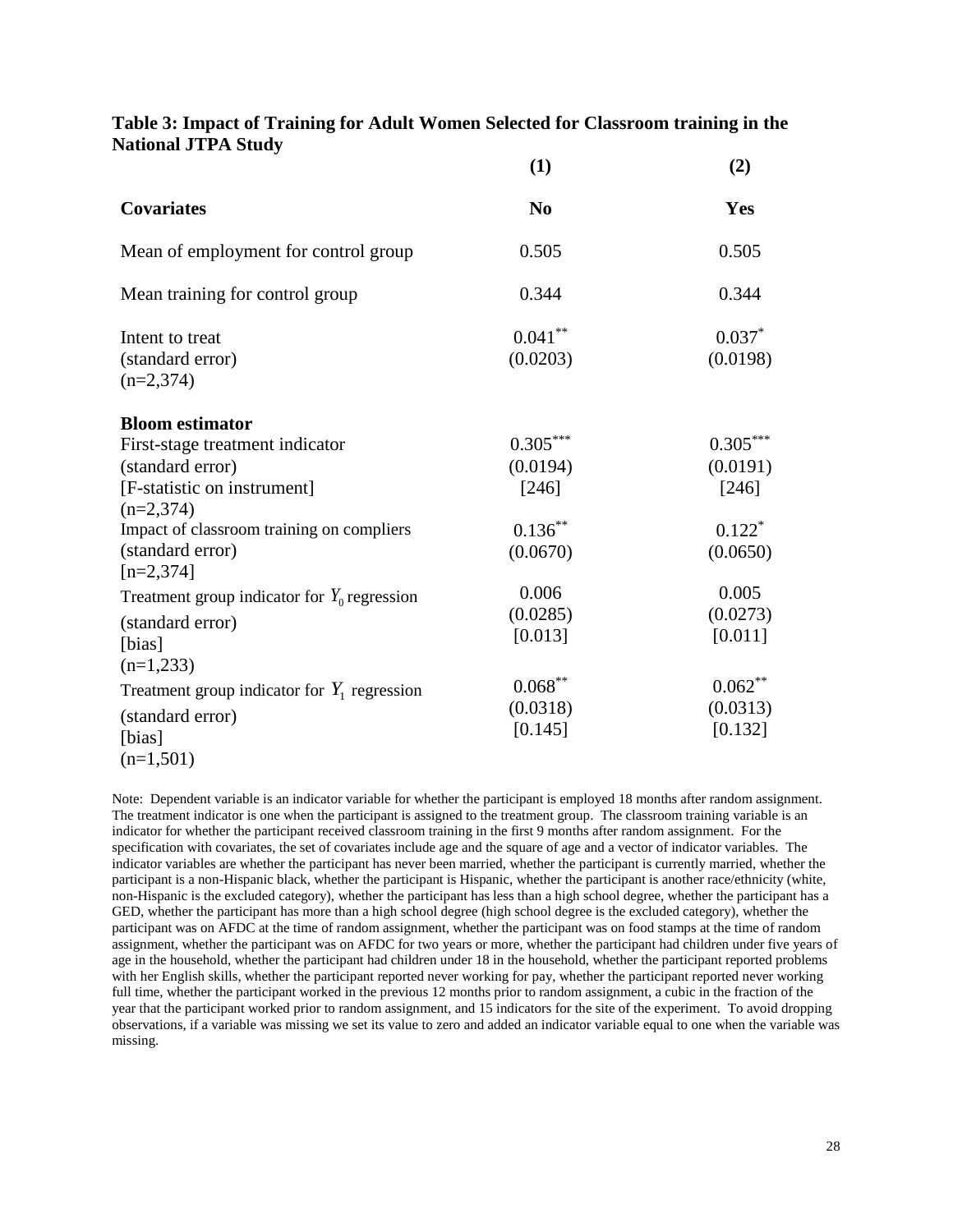#### **References**

Angrist, Joshua D. and William N. Evans, 1998. "Children and Their Parent's Labor Supply: Evidence from Exogenous Variation in Family Size" *American Economic Review* 88(3) 450-77.

Angrist, Joshua D., 2004. "Treatment Effects Heterogeneity in Theory and Practice" *Economics Journal* 114(494) C52-C83.

Angrist, Joshua D., Guido W. Imbens, and Donald B. Rubin, 1996. "Identification of Causal Effects using Instrumental Variables" (with discussion) *Journal of the American Statistical Association* 91 444-72.

Bertanha, Marinho and Guido W. Imbens, 2014. "External Validity in Fuzzy Regression Discontinuity Designs", Working Paper, Stanford University, December.

Black, Dan A., Seth G. Sanders, Evan J. Taylor, and Lowell J. Taylor, 2015. "The Impact of the Great Migration on the Mortality of African-Americans: Evidence from Deep South" *American Economics Review* February 105(2) 477-503.

Black, Dan A. and Jeffrey A. Smith, 2004. "How Robust is the Evidence on the Effects of College Quality? Evidence from Matching" *Journal of Econometrics* July/August 121(1-2) 99- 121.

Bloom, Howard S., 1984. "Accounting for No-Shows in Experimental Evaluation Designs" *Evaluation Review* 8(2) 225-46.

Bloom, Howard S., Larry L. Orr, Stephen H. Bell, George Cave, Fred Doolittle, Winston Lin, Johannes M. Bos, 1997. "The Benefits and Costs of JTPA Title II-A Programs: Key Findings from the National Job Training Partnership Study" *Journal of Human Resources* 32(3) 549-76.

Blundell, Richard, Lorrain Dearden, and Barbara Sianesi, 2005. "Evaluating the Effect of Education on Earnings: Models, Methods and Results from the National Child Development Survey" *Journal of the Royal Statistical Association* 167(3) 473-512.

Busso, Matias, John DiNardo, Justin McCrary, 2014. "New Evidence on the Finite Sample Properties of Propensity Score Reweighting and Matching Estimators" *Review of Economics and Statistics* 96(5) 885-897.

Crump, Richard K., V. Joseph Hotz, Guido W. Imbens, and Oscar A. Mitnik, 2009. "Dealing with the Limited Overlap in Estimation of Average Treatment Effects" *Biometrika* 96(1) 187-99.

Diaz, Juan J. and Sudhanshu Handa, 2006. "An Assessment of Propensity Score Matching as a Nonexperimental Estimator" *Journal of Human Resources* 41(2) 319-45.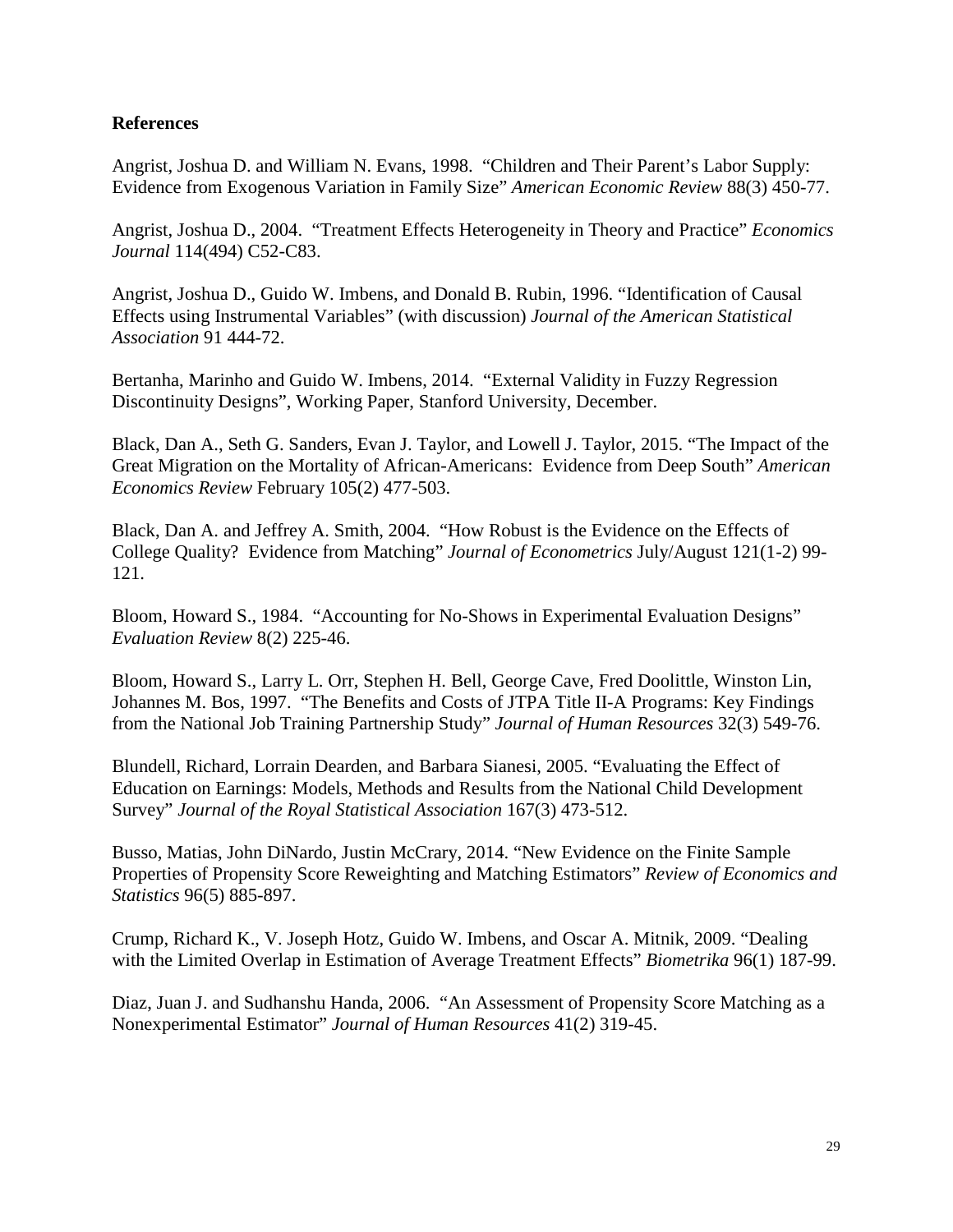Eberwein, Curtis, John C. Ham, and Robert J. LaLonde, 1997. "The Impact of Being Offered and Receiving Classroom Training on the Employment Histories of Disadvantage Women: Evidence from Experimental Data" *Review of Economic Studies* 64(4) 655-82.

Heckman, James J., 1979. "Sample Selection Bias as a Specification Error" *Econometrica* 47(1) 206-248.

Heckman, James J. 1996. "Randomization as an Instrumental Variable" *Review of Economics and Statistics* 78(2) 336-340.

Heckman, James J., N. Hohmann, Jeffrey A. Smith, and M. Khoo, 2000. "Substitution and Drop Out Bias in Social Experiments: A Study of an Influential Social Experiment" *Quarterly Journal of Economics* 115(2) 651-94.

Heckman, James J., Hidehiko Ichimura, Jeffrey A. Smith, and Petra Todd, 1998. "Characterizing Selection Bias Using Experimental Data" *Econometrica* 66(5) 1017-98.

Heckman, James J., Hidehiko Ichimura and Petra E. Todd, 1997. "Matching As An Econometric Estimator: Evidence from Evaluating a Job Training Program" *Review of Economic Studies* 64(4) 487-36.

Heckman, James J., Hidehiko Ichimura and Petra E. Todd, 1998. "Matching As An Econometric Estimator *Review of Economic Studies* 65(2) 261-94.

Heckman, James J., Robert J. Lalonde and Jeffrey A. Smith, 1999. "The Economics and Econometrics of Active Labor Market Programs,"' in *Handbook of Labor Economics*, Volume 3, eds. Orley Ashenfelter and David Card. Amsterdam: North-Holland. 1865-2097.

Heckman, James J. and Navarro, 2004. "Using Matching, Instrumental Variables, and Control Function to Estimate Economics Choice Models" *Review of Economics* 86(1) 30-57.

Heckman, James J. and Jeffrey A. Smith. 1998. "Evaluating the Welfare State" in *Econometrics and Economic Theory in the 20th Century: The Ragnar Frisch Centennial*, ed. Steiner Strom. Cambridge University Press for Econometric Society Monograph Series. 241-318.

Heckman, James J., Sergio Urzua, and Edward J. Vytlacil, 2006. "Understanding Instrumental Variables in Models with Essential Heterogeneity" *Review of Economics and Statistics* 88(3) 389-432.

Heckman, James J. and Edward J. Vytlacil, 2005. "Structural Equations, Treatment Effects, and Econometric Policy Evaluation" *Econometrica* 73(3) 669-738.

\_\_\_\_\_\_\_, 2007a. "Econometric Evaluation of Social Programs, Part1: Causal Models, Structural Models and Econometric Policy Evaluation" *Handbook of Econometrics* vol 6B, eds. Jame J. Heckman and Edward E. Leamer, 4780-4873.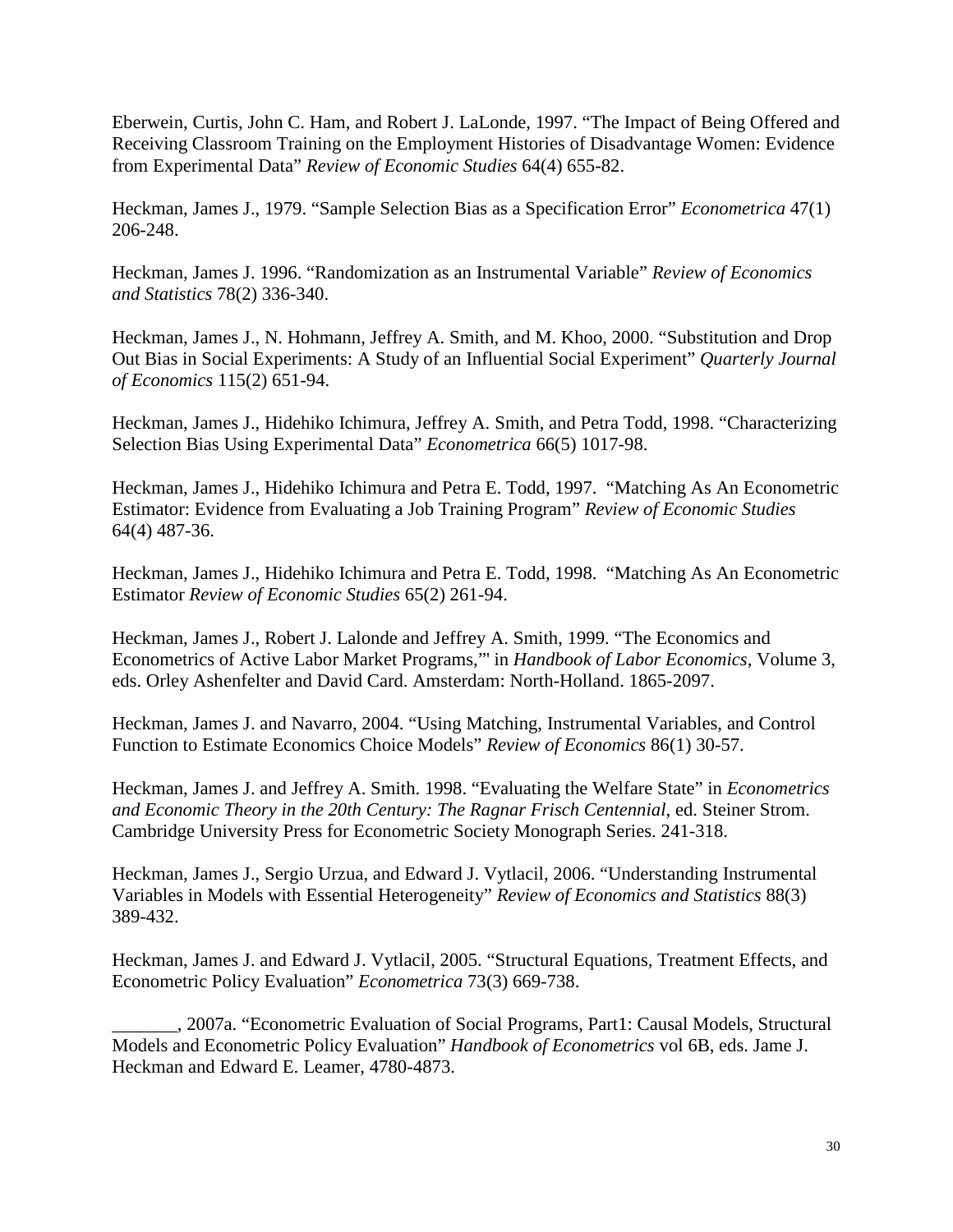\_\_\_\_\_\_\_, 2007b. "Econometric Evaluation of Social Programs, Part2: Using Marginal Treatment Effect to Organize Alternative Estimators to Evaluate Social Programs and to Forecast their Effects in New Environments" *Handbook of Econometrics* vol 6B, eds. James J. Heckman and Edward E. Leamer, 4875-5143.

Heckman, James J., Daniel Schmierer, and Sergio Urzua, 2010. "Testing the Correlated Random Coefficients Model" *Journal of Econometrics* 158(2) 177-203.

Huber, Martin, 2013. "A Simple Test for Ignorability of Noncompliance in Experiments" *Economic Letters* 120(3) 389-91.

Huber, Martin, Michael Lechner, and Connie Wunsch, 2013. "The Performance of Estimators Based on the Propensity Score" *Journal of Econometrics* 175(1) 1-21

Imbens, Guido W. and Joshua D. Angrist, 1994. "Identification and the Local Average Treatment Effects," *Econometrica* 62(2) March 1994: 467-476.

Imbens, Guido W., 2004. "Nonparametric Estimation of the Average Treatment Effects Under Exogeneity: A Review" *Review of Economics and Statistics* 86(1) 4-29.

Imbens, Guido W. and Thomas Lemieux, 2008. "Regression Discontinuity Designs: A Guide to Practice" *Journal of Econometrics* 142(2) 615-635.

Joo, Joonhwi, and Robert LaLonde. 2014. "Testing for Selection Bias" IZA Discussion Paper No. 8455.

Lee, David S. and Thomas Lemieux, 2010. "Regression Discontinuity Designs in Economics" *Journal of Economic Literature* 48(2) 281-355

Murphy, Kevin M. and Robert H. Topel, 2002. "Estimation and Inference in Two-step Models" *Journal of Business and Economic Statistics* 20(1) 88-97.

Romano, Joseph P., and Azeem Shaikh, 2006. "Stepup Procedures for Control of Generalization of Familywise Error Rates" *Annals of Statistics* 34(4) 1850-73.

Romano, Joseph P. and Michael Wolf, 2005. "Exact and Approximate Stepdown Methods for Multiple Hypothesis Testing" *Journal of the American Statistical Association* 100(469) 93-108.

Roy A. D., 1951 "Some Thoughts on the Distribution of Earnings" *Oxford Economics Papers*  3(2) 135-146.

Smith, Jeffrey A. and Petra E. Todd, 2005. "Does Matching Overcome the LaLonde's Critique of Nonexperimental Estimators?" *Journal of Econometrics* 125(1) 305-53.

Smith, Jeffrey and Alexander Whalley. 2015. "How Well Do We Measure Public Job Training?" Unpublished manuscript, University of Michigan.